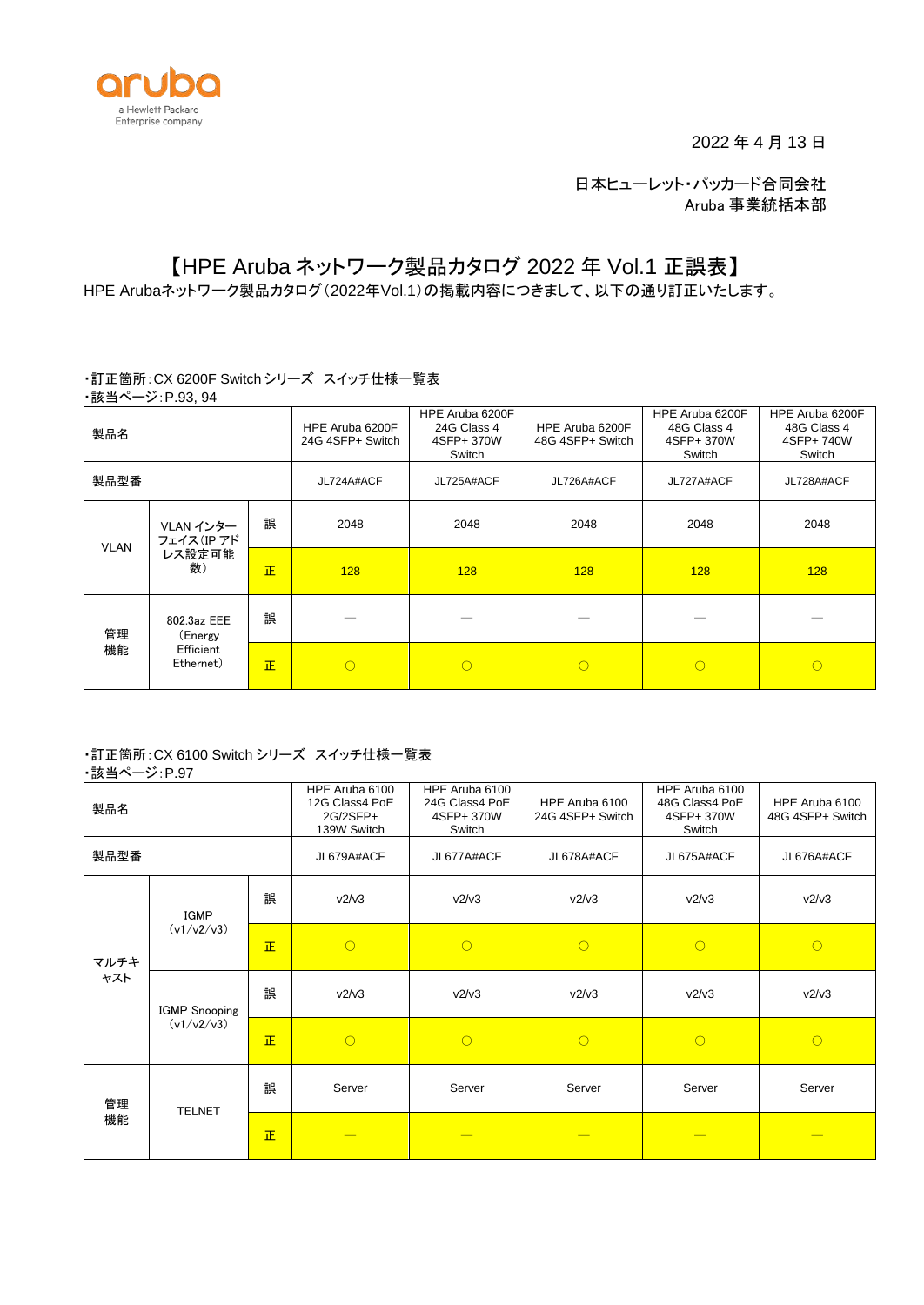

#### ・訂正箇所:CX 6000 Switch シリーズ スイッチ仕様一覧表

・該当ページ:P.100

| 製品名         |                                                 |           | Aruba 6000 12G<br>Class4 PoE<br>2G/2SFP 139W<br>Switch | Aruba 6000 24G<br>4SFP Switch | Aruba 6000 24G<br>Class4 PoE 4SFP<br>370W Switch | Aruba 6000 48G<br>4SFP Switch | Aruba 6000 48G<br>Class4 PoE 4SFP<br>370W Switch |
|-------------|-------------------------------------------------|-----------|--------------------------------------------------------|-------------------------------|--------------------------------------------------|-------------------------------|--------------------------------------------------|
| 製品型番        |                                                 |           | R8N89A#ACF                                             | R8N88A#ACF                    | R8N87A#ACF                                       | R8N86A#ACF                    | R8N85A#ACF                                       |
|             | IGMP<br>(v1/v2/v3)                              | 誤         | v2/v3                                                  | v2/v3                         | v2/v3                                            | v2/v3                         | v2/v3                                            |
| マルチキ<br>ャスト |                                                 | <b>IE</b> | $\bigcirc$                                             | $\circ$                       | $\circ$                                          | $\circ$                       | $\circ$                                          |
|             | <b>IGMP</b> Snooping<br>(v1/v2/v3)<br><b>IE</b> | 誤         | v2/v3                                                  | v2/v3                         | v2/v3                                            | v2/v3                         | v2/v3                                            |
|             |                                                 |           | $\bigcirc$                                             | $\circ$                       | $\bigcirc$                                       | $\circ$                       | $\circ$                                          |
| 管理<br>機能    | <b>TELNET</b>                                   | 誤         | Server                                                 | Server                        | Server                                           | Server                        | Server                                           |
|             |                                                 | <b>IE</b> |                                                        |                               |                                                  |                               |                                                  |

・訂正箇所:CX 8400 Switch シリーズ スイッチ仕様一覧表 ・該当ページ:P.68

| 製品名  |               |   | HPE Aruba 8400 8slot<br>Chassis/3xFanTrays/18xFans/<br>CableManager/X462 Bundle | HPE Aruba 8400 8slot, 1x<br>Management Mod, 3x PS,<br>2x 8400X Fabric Mod, 1x<br>32port 10G Mod, and 1x<br>8port 40G Mod Bundle |
|------|---------------|---|---------------------------------------------------------------------------------|---------------------------------------------------------------------------------------------------------------------------------|
| 製品型番 |               |   | <b>JL375A</b>                                                                   | JL376A#ACF                                                                                                                      |
| 管理   | <b>TELNET</b> | 誤 | Server                                                                          | Server                                                                                                                          |
| 機能   |               | 正 |                                                                                 |                                                                                                                                 |

# ・訂正箇所:CX 8360 Switch シリーズ スイッチ仕様一覧表

・該当ページ:P.72、74

| 製品名  |               |   | HPE Aruba 8360-<br>48Y6C v2 5 Fan Trays 2<br>AC Bundle         | HPE Aruba 8360-<br>32Y4C 3 Fan Trays 2<br><b>PSU Bundle</b>    | HPE Aruba 8360-<br>16Y2C 3 Fan Trays 2<br><b>PSU Bundle</b>    | HPE Aruba 8360-<br>48XT4C 3 Fan Trays 2<br><b>PSU Bundle</b>   |
|------|---------------|---|----------------------------------------------------------------|----------------------------------------------------------------|----------------------------------------------------------------|----------------------------------------------------------------|
| 製品型番 |               |   | JL704C#ACF<br>(Port-to-Power)<br>JL705C#ACF<br>(Power-to-Port) | JL700A#ACF<br>(Port-to-Power)<br>JL701A#ACF<br>(Power-to-Port) | JL702A#ACF<br>(Port-to-Power)<br>JL703A#ACF<br>(Power-to-Port) | JL706A#ACF<br>(Port-to-Power)<br>JL707A#ACF<br>(Power-to-Port) |
| 管理   |               | 誤 | Server                                                         | Server                                                         | Server                                                         | Server                                                         |
| 機能   | <b>TELNET</b> | 正 |                                                                |                                                                |                                                                |                                                                |

・訂正箇所:CX 8360 Switch シリーズ スイッチ仕様一覧表 ・該当ページ:P.74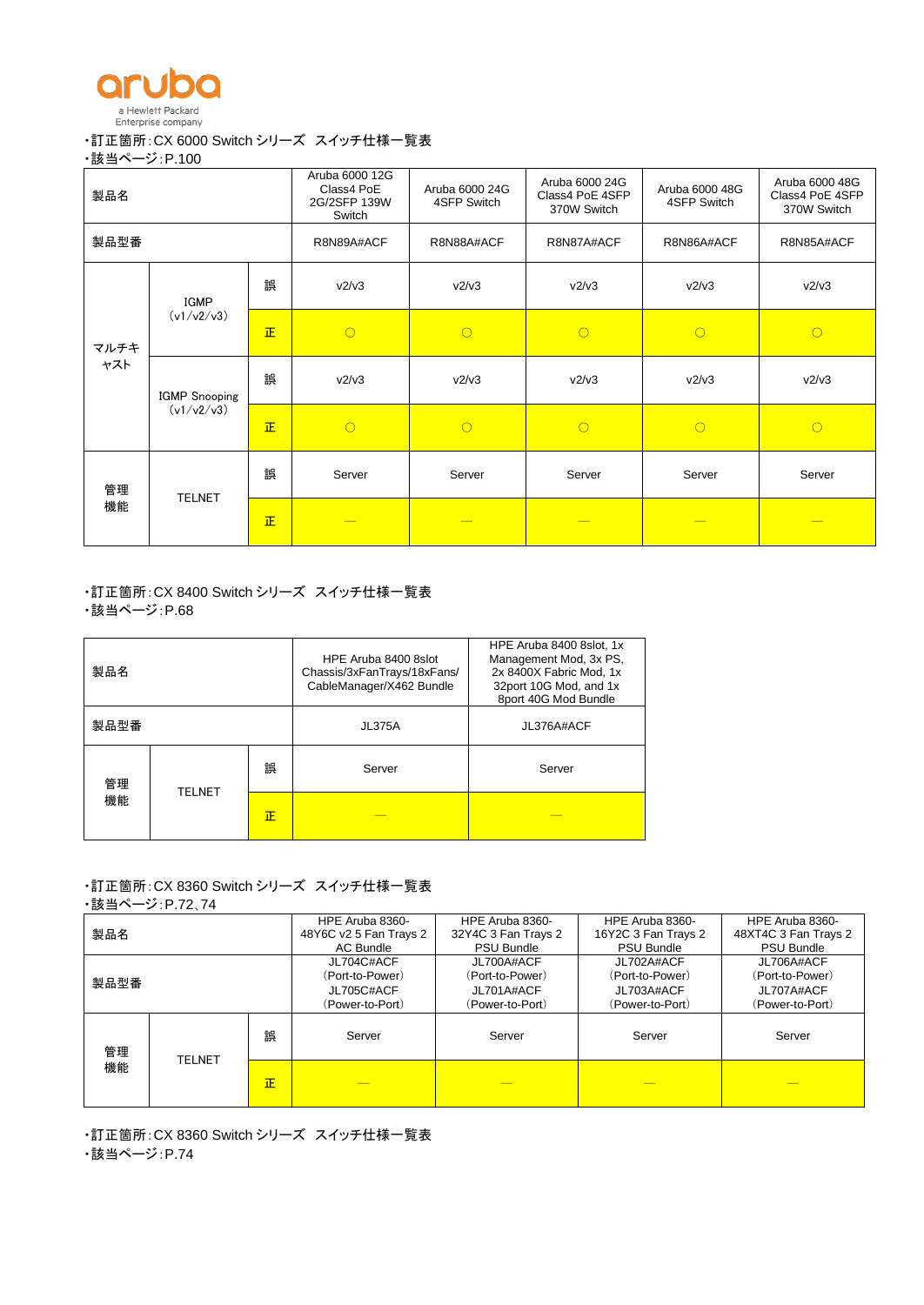

|          |               |   | <b>HPE Aruba 8360-12C</b> | HPE Aruba 8360-      |
|----------|---------------|---|---------------------------|----------------------|
| 製品名      |               |   | 3 Fan Trays 2 PSU         | 24XF2C 3 Fan Trays 2 |
|          |               |   | <b>Bundle</b>             | PSU undle            |
|          |               |   | JL708A#ACF                | JL710A#ACF           |
|          |               |   | (Port-to-Power)           | (Port-to-Power)      |
| 製品型番     |               |   | JL709A#ACF                | JL711A#ACF           |
|          |               |   | (Power-to-Port)           | (Power-to-Port)      |
| 管理<br>機能 | <b>TELNET</b> | 誤 | Server                    | Server               |
|          |               | Œ |                           |                      |

# ・訂正箇所:CX 8325 Switch シリーズ スイッチ仕様一覧表

| ⋻╳═╕▘丶 | <u>2.1.11</u> |   |                                                                                                                                                 |                                                                                                            |
|--------|---------------|---|-------------------------------------------------------------------------------------------------------------------------------------------------|------------------------------------------------------------------------------------------------------------|
| 製品名    |               |   | HPE Aruba 8325-<br>48Y8C Bundle includes:<br>48 x 25Gb ports<br>$(SFP/+/28)$ . 8 x<br>100Gb ports<br>$(QSFP+/28)$ , 6 Fans<br>and $2$ PSU $'$ s | <b>HPE Aruba 8325-32C</b><br>Bundle includes: 32 x<br>100Gb ports<br>(QSFP+/QSFP28),<br>6 Fans and 2 PSU's |
| 製品型番   |               |   | JL624A#ACF<br>(Front-to-Back)<br>JL625A#ACF<br>(Back-to-Front)                                                                                  | JL626A#ACF<br>(Front-to-Back)<br>JL627A#ACF<br>(Back-to-Front)                                             |
| 管理     | <b>TELNET</b> | 誤 | Server                                                                                                                                          | Server                                                                                                     |
| 機能     |               | 正 |                                                                                                                                                 |                                                                                                            |

#### ・訂正箇所:CX 8320 Switch シリーズ スイッチ仕様一覧表 ・該当ページ:P.80

| 製品名                 |  | HPE Aruba 8320<br>Bundle: 48p 10G<br>SFP/SFP+ and<br>6p 40G QSFP+ Switch,<br>5 x Fans, 2 x Power<br>Supplies, 1 x 2-post<br>Rack Kit | HPE Aruba 8320<br><b>Bundle: 32p 40G</b><br>QSFP+ Switch, 5 x<br>Fans, 2 x Power<br>Supplies, 1 x 2-post<br>Rack Kit | HPE Aruba 8320<br>Bundle: 48p<br>1G/10GBASE-T<br>and 6p 40G QSFP+<br>Switch, 5 x Fans, 2 x<br>Power Supplies, 1 x<br>2-post Rack Kit |            |
|---------------------|--|--------------------------------------------------------------------------------------------------------------------------------------|----------------------------------------------------------------------------------------------------------------------|--------------------------------------------------------------------------------------------------------------------------------------|------------|
| 製品型番                |  |                                                                                                                                      | JL479A#ACF                                                                                                           | JL579A#ACF                                                                                                                           | JL581A#ACF |
| 管理                  |  | 誤                                                                                                                                    | Server                                                                                                               | Server                                                                                                                               | Server     |
| <b>TELNET</b><br>機能 |  | 正                                                                                                                                    |                                                                                                                      |                                                                                                                                      |            |

・訂正箇所:CX 6200F Switch シリーズ スイッチ仕様一覧表 - 該当ページ: P.94

| ---  |        |                                     |     |
|------|--------|-------------------------------------|-----|
| 製品名  |        | HPE Aruba 6200F 24G<br>4SFP+ Switch |     |
| 製品型番 |        | JL724A#ACF                          |     |
| 物理   | 最大消費電力 | 誤                                   | 59W |
| 仕様   |        | 正                                   | 60W |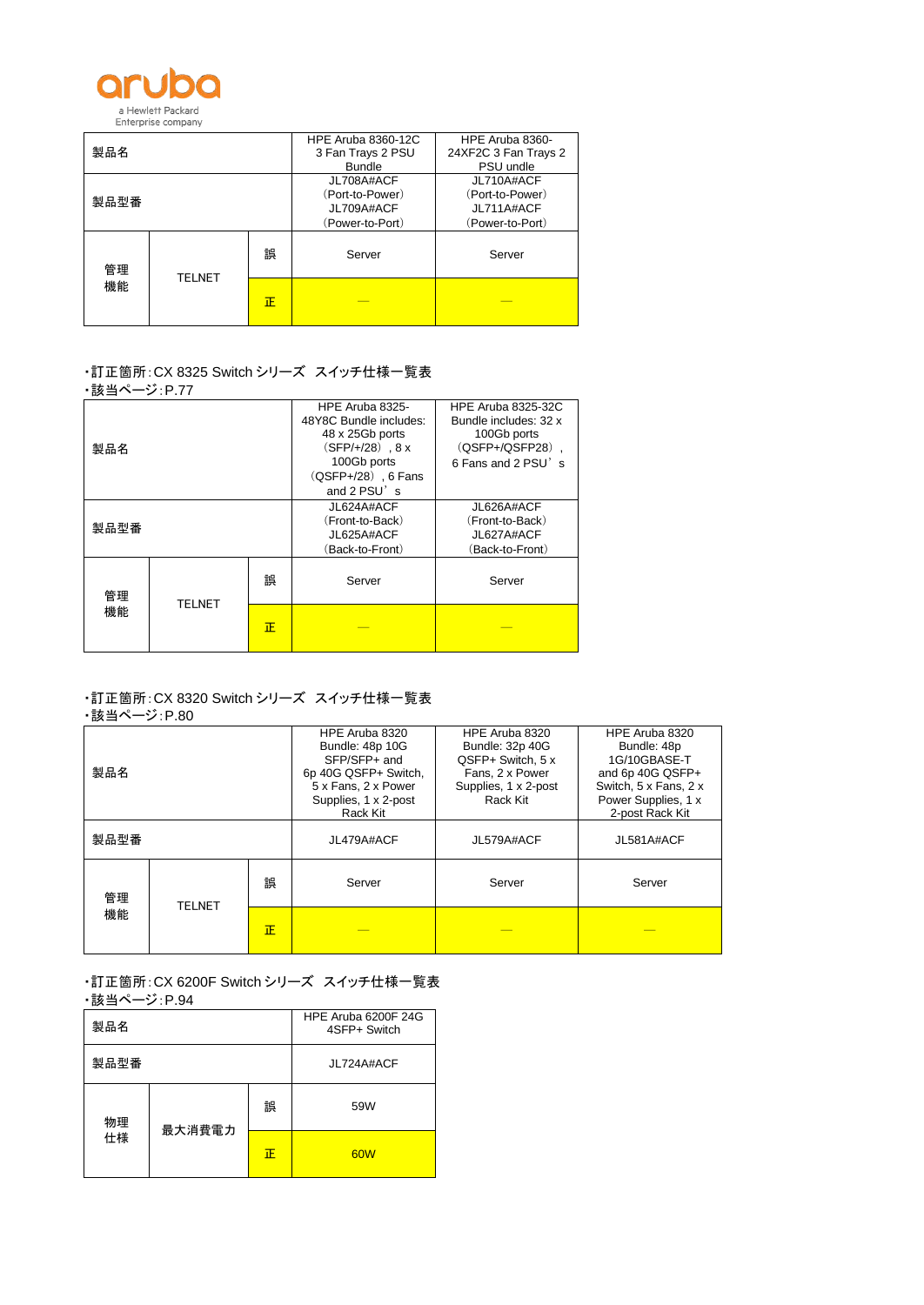

## ・訂正箇所:アクセスポイント製品一覧

```
・該当ページ:P.43
```

| 製品名       | AP-555 |                        |
|-----------|--------|------------------------|
| 製品型番      | JZ355A |                        |
| 外形寸法(mm3) | 誤      | $260\times260\times58$ |
| WXHXD     | 正      | $260\times260\times61$ |

## ・訂正箇所:Aruba 7200 シリーズ 機能一覧

・該当ページ:P.50

| 製品名     |   | Aruba 7210 | Aruba 7220 |
|---------|---|------------|------------|
| USB ポート | 誤 | なし         | なし         |
|         | 正 | あり         | あり         |

# ・訂正箇所:スイッチ アクセサリー対応製品一覧

・該当ページ:P.160

|                   | Transceiver/DAC Cable                        | 製品型番   |   | 6400     |
|-------------------|----------------------------------------------|--------|---|----------|
| 50G<br><b>DAC</b> | HPE Aruba 50G SFP56 to SFP56 0.65m DAC Cable | R0M46A | 誤 | (空欄)     |
|                   |                                              |        | 正 | $\circ$  |
|                   | HPE Aruba 50G SFP56 to SFP56 3m DAC Cable    | R0M47A | 誤 | (空欄)     |
|                   |                                              |        | 正 | $\Omega$ |

#### ・訂正箇所:HPE FlexFabric 5710 Switch シリーズ 機能一覧 ・該当ページ:P.146

| ---  |          |               |                                     |
|------|----------|---------------|-------------------------------------|
| 製品名  |          |               | HPE 5710 24XGT 6QS+/2QS28<br>Switch |
| 製品型番 |          | <b>JL689A</b> |                                     |
| 物理仕様 | 誤<br>発熱量 |               | 399 BTU/hr                          |
|      |          | 正             | 624BTU/hr                           |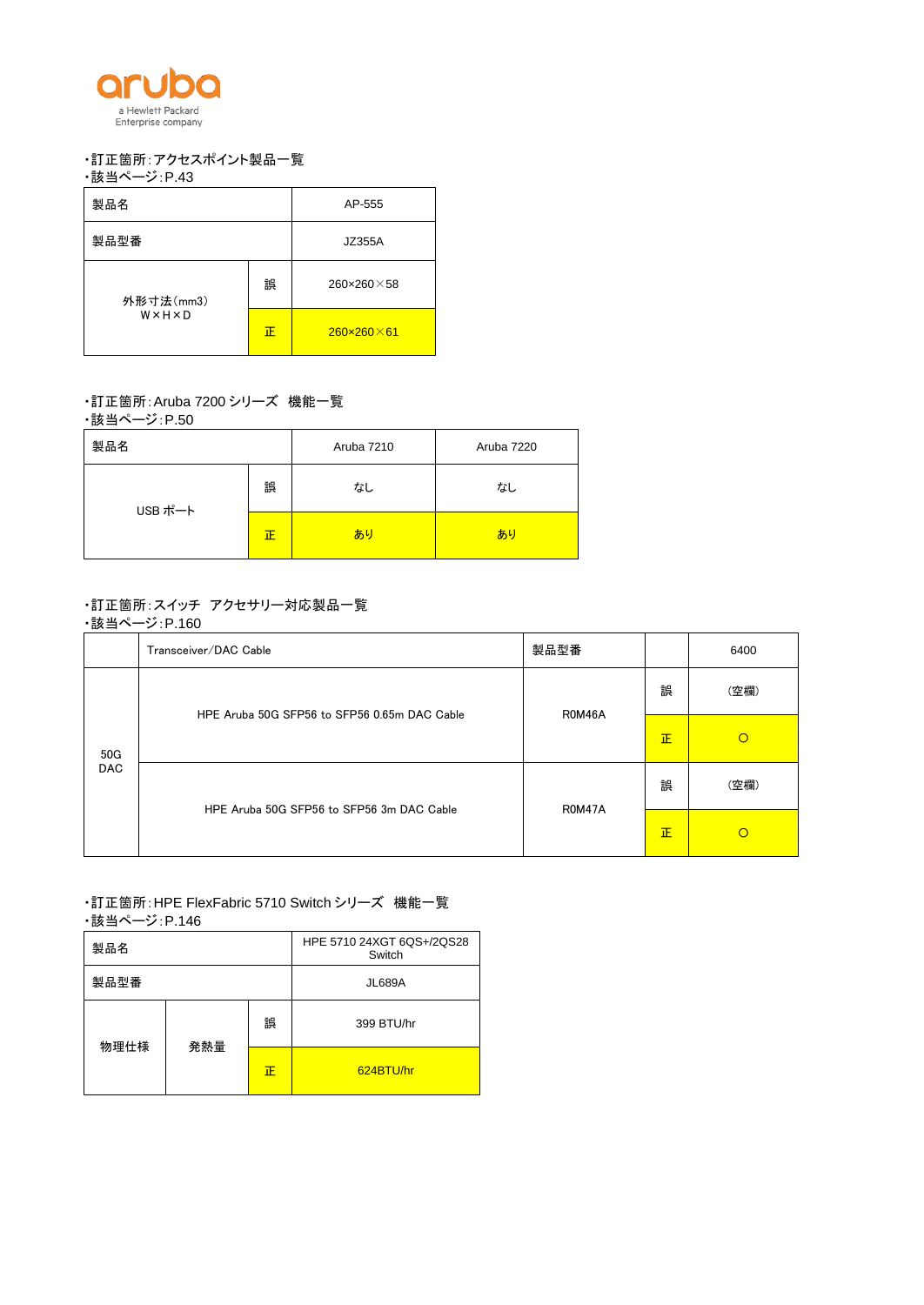

## ・訂正箇所:HPE FlexNetwork 5520 HI Switch シリーズ 機能一覧

・該当ページ:P.148

| 製品名    |                          |   | HPE FlexNetwork 5520 24G<br>SFP 4SFP+ HI Switch |  |
|--------|--------------------------|---|-------------------------------------------------|--|
| 製品型番   |                          |   | <b>R8M27A</b>                                   |  |
|        | 100/1000BASE-X SFP       |   | 24                                              |  |
| ポート/   | 10/100/1000BASE-T or SFP | 正 | 16                                              |  |
| スロット構成 |                          | 誤 |                                                 |  |
|        | (デュアルパーソナリティポ<br>$-k$    | 正 | 8                                               |  |

#### ・訂正箇所:外部アンテナアクセスポイント Antenna Matrix

・該当ページ:P.55

|        |                 |   | Outdoor (N)                            |                                      |                                      |  |
|--------|-----------------|---|----------------------------------------|--------------------------------------|--------------------------------------|--|
|        |                 |   |                                        | 無指向性<br>コリニア                         |                                      |  |
|        |                 |   | ANT-2x2-2005<br>(JW023A)               | ANT-2x2-5005<br>(JW026A)             | ANT-2x2-5010<br>(JW027A)             |  |
|        | AP-574 (R4H11A) | 誤 | $\bullet$ (2.4GHz Only)                | $\bullet$ (5GHz Only)                | $\bullet$ (5GHz Only)                |  |
| UAP 型番 |                 | 正 | $\bigcirc$ (2.4GHz Only)<br>$\times 5$ | $\bigcirc$ (5GHz Only)<br>$\times$ 5 | $\bigcirc$ (5GHz Only)<br>$\times 5$ |  |

※5 アンテナケーブルの別途ご購入は不要です。

下記製品は、2022 年 4 月 7 日付けで価格改定をおこないました。カタログ記載価格と異なりますので、ご注意いただけます様 お願いいたします。

| 製品番号          | 製品名                                                                                | 旧希望小売価格<br>(H) | 新希望小売価格<br>(円) |
|---------------|------------------------------------------------------------------------------------|----------------|----------------|
| <b>R0G67A</b> | Aruba AP-303P (JP) Unified AP                                                      | 75,000         | 83,000         |
| <b>JY682A</b> | Aruba AP-303H (JP) Unified AP                                                      | 87,000         | 96,000         |
| <b>R2H21A</b> | Aruba AP-504 (JP) Unified AP                                                       | 123,000        | 135,000        |
| <b>R2H27A</b> | Aruba AP-505 (JP) Unified AP                                                       | 123,000        | 135,000        |
| Q9H56A        | Aruba AP-514 (JP) Unified AP                                                       | 176,000        | 213,000        |
| Q9H61A        | Aruba AP-515 (JP) Unified AP                                                       | 176,000        | 213,000        |
| <b>R3V40A</b> | Aruba AP-503H (JP) Unified AP                                                      | 88,000         | 96,000         |
| <b>R3V50A</b> | Aruba AP-505H (JP) Unified AP                                                      | 123,000        | 135,000        |
| R4H01A        | Aruba AP-518 (JP) Indoor Hardened 11ax AP                                          | 280,000        | 309,000        |
| <b>JZ330A</b> | Aruba AP-534 (JP) Unified AP                                                       | 264,000        | 290,000        |
| JZ335A        | Aruba AP-535 (JP) Unified AP                                                       | 264,000        | 290,000        |
| <b>JZ355A</b> | Aruba AP-555 (JP) Unified AP                                                       | 330,000        | 368,000        |
| <b>R7J26A</b> | Aruba AP-635 (JP) Tri-radio 2x2:2 802.11ax Wi-Fi 6E Internal<br>Antennas Campus AP | 240,000        | 246,000        |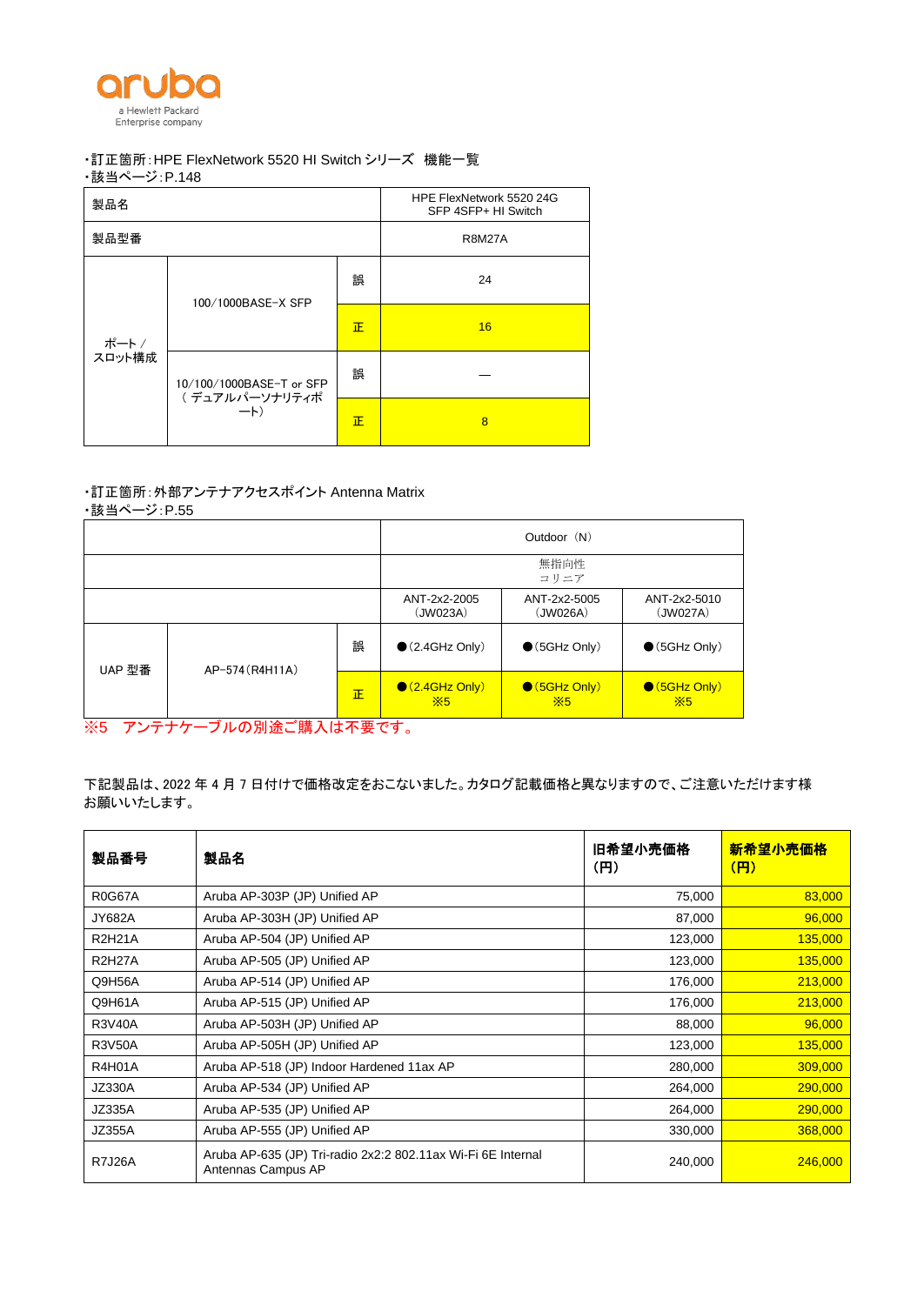

| 製品番号          | 製品名                                                                                                         | 旧希望小売価格<br>(H) | 新希望小売価格<br>(円) |
|---------------|-------------------------------------------------------------------------------------------------------------|----------------|----------------|
| <b>R4W42A</b> | Aruba AP-565 (JP) Outdoor 11ax AP                                                                           | 228,000        | 251,000        |
| <b>R4W47A</b> | Aruba AP-567 (JP) Outdoor 11ax AP                                                                           | 228,000        | 251,000        |
| <b>R4H11A</b> | Aruba AP-574 (JP) Outdoor 11ax AP                                                                           | 298,000        | 329,000        |
| <b>R4H16A</b> | Aruba AP-575 (JP) Outdoor 11ax AP                                                                           | 368,000        | 406,000        |
| <b>R4H21A</b> | Aruba AP-577 (JP) Outdoor 11ax AP                                                                           | 368,000        | 406,000        |
| <b>R4W32A</b> | Aruba AP-575EX (JP) Outdoor 11ax Hazloc AP                                                                  | 456,000        | 503,000        |
| <b>R4W37A</b> | Aruba AP-577EX (JP) Outdoor 11ax Hazloc AP                                                                  | 456,000        | 503,000        |
| J9835A        | HPE Aruba 501 Wireless Client Bridge                                                                        | 48,000         | 65,000         |
| J9405C#ACF    | HPE Aruba 501 Client Bridge 5V Power Supply                                                                 | 4,000          | 5,000          |
| JW001A        | AP-ANT-13B 2.4-2.5GHz (4.4dBi)/4.9-5.9GHz (3.3dBi) Downtilt<br>Smallest Omni-Dir Single Antenna             | 23,000         | 25,000         |
| JW003A        | AP-ANT-16 2.4-2.5Ghz (3.9dBi)/4.9-5.9GHz (4.7dBi) 3 Elmt MIMO<br>Antenna w/Downtilt Omni-Dir Antenna        | 56,000         | 61,000         |
| JW004A        | AP-ANT-19 2.4/5G Dual Band Omni-Dir 3dBi/6dBi Indr/Otdr<br>RPSMA Connectors Antenna w/36in Integrated Cable | 24,000         | 27,000         |
| JW009A        | AP-ANT-1W 2.4-2.5GHz (4dBi)/4.9-5.875GHz (6dBi) Hi Gain Dual-<br>band Omni-Dir Indoor Antenna               | 5,000          | 6,000          |
| <b>JW012A</b> | AP-ANT-25A Dual Band 90x90deg 5dBi +/- 45 Pol 2 Element MIMO<br>2xRPSMA Pigtail Antenna                     | 59,000         | 65,000         |
| JW013A        | AP-ANT-28 Dual Band 60x60deg 8dBi +/- 45 Pol 2 Element MIMO<br>2xRPSMA Pigtail Antenna                      | 59,000         | 65,000         |
| JW017A        | AP-ANT-40 Dual Band Downtilt Omni 4dBi 4 Elmt MIMO Ceiling<br>Mount 4xRPSMA Pigtail Antenna                 | 72,000         | 80,000         |
| JW018A        | AP-ANT-45 Dual Band 90x90deg 5dBi 4 Element MIMO 4xRPSMA<br>Pigtail Antenna                                 | 72,000         | 80,000         |
| JW019A        | AP-ANT-48 Dual Band 60x60deg 8dBi 4 Element MIMO 4xRPSMA<br>Pigtail Antenna                                 | 72,000         | 80,000         |
| JW023A        | ANT-2x2-2005 Pair 2.4GHz 5dBi Omni N-type Direct Mount<br><b>Outdoor Antennas</b>                           | 48,000         | 52,000         |
| JW024A        | ANT-2x2-2314 2.4 GHz 14dBi 30x30deg Dual Pol MIMO High Gain<br>Dir N-Type Outdoor Antenna                   | 68,000         | 75,000         |
| JW025A        | ANT-2x2-2714 2.4G 14dBi 70deg Sector Dual Pol MIMO N-type<br>Outdoor Antenna                                | 64,000         | 70,000         |
| <b>JW026A</b> | ANT-2x2-5005 Pair 5GHz 5dBi Omni N-type Direct Mount Outdoor<br>Antennas                                    | 48,000         | 52,000         |
| JW027A        | ANT-2x2-5010 Pair 5GHz 10dBi Omni N-Type Direct Mount<br><b>Outdoor Antennas</b>                            | 64,000         | 70,000         |
| <b>JW033A</b> | ANT-3x3-5712 4.9-5.9GHz 12.0dBi 75x25deg +/- 45deg and V Pol<br>3 MIMO High Gain Dir Antenna                | 80,000         | 88,000         |
| JW061A        | AP-LAR-1 Nm to Nf Outdoor DC to 6 GHz In-line Coaxial Lightning<br>Arrestor                                 | 24,000         | 27,000         |
| JX988A        | ANT-4x4-5314 5.15-5.9GHz 14dBi 30x30deg Dual Pol MIMO Hi<br>Gain Dir N-Type Outdoor Antenna                 | 111,200        | 123,000        |
| Q8N49A        | AP-ANT-22 Dual-band 2/4dBi Omni RPSMA Low Profile 2-pk Omni<br>Antenna                                      | 20,000         | 23,000         |
| Q8N50A        | ANT-4x4-D100 Dual-band 90x90deg 5dBi +/- 45 and Vert Pol<br>MIMO N-Type Antenna                             | 72,000         | 80,000         |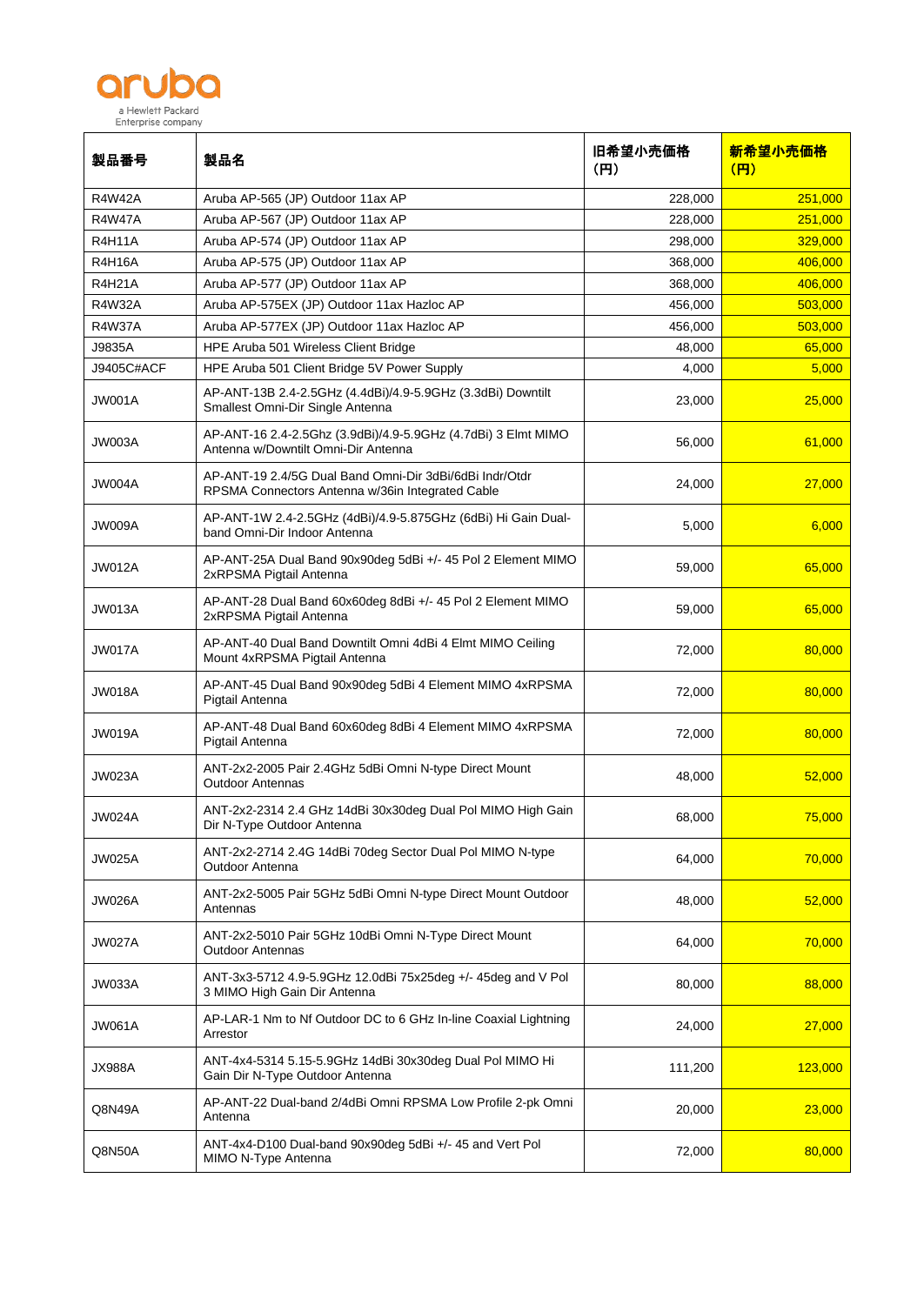

| 製品番号          | 製品名                                                                                                 | 旧希望小売価格<br>(円) | 新希望小売価格<br>(円) |
|---------------|-----------------------------------------------------------------------------------------------------|----------------|----------------|
| Q8N51A        | ANT-4x4-D608 Dual-band 60x60deg 8dBi +/- 45 and Vert Pol<br>MIMO N-Type Antenna                     | 72,000         | 80,000         |
| Q8N52A        | SFP-LX Extended Temperature 1000BASE-LX SFP 1310nm LC<br>Connector Pluggable GbE Transceiver        | 116,000        | 128,000        |
| Q8N53A        | SFP-SX Extended Temperature 1000BASE-SX SFP 850nm LC<br>Connector Pluggable GbE Transceiver         | 56,000         | 61,000         |
| JW079A        | CKIT-OD-AC-P MST2HAC and AP-27x Custom AC Power Cable<br><b>Connector Assembly Kit</b>              | 9,000          | 10,000         |
| <b>R1C73A</b> | AP-POE-BTSR 1P SR 802.3bt 60W Midspan Injector                                                      | 31,000         | 35,000         |
| <b>R3J99A</b> | 12V/36W AC/DC power adapter type A                                                                  | 11,000         | 12,000         |
| R3K00A        | 12V/36W AC/DC power adapter type B                                                                  | 11,000         | 12,000         |
| <b>R3K01A</b> | 48V/50W AC/DC power adapter type C                                                                  | 11,000         | 12,000         |
| <b>R6P67A</b> | AP-POE-ATSR 1P SR 802.3at 30W Midspan Injector                                                      | 24,000         | 26,000         |
| <b>R6P68A</b> | AP-POE-AFGE 1P GE 802.3af 15.4W Midspan Injector                                                    | 16,000         | 17,000         |
| <b>R6Q99A</b> | AP-MOD-SERU Console Adapter Module                                                                  | 12,000         | 14,000         |
| <b>JW065A</b> | AFC7DL04-00 4m Nm to Nm Outdoor Rated RF Cable                                                      | 9,000          | 10,000         |
| JW066A        | AFC2DL60-00 Indoor AP RPSMAm to Nf 60cm Flexible Indoor<br><b>Rated RF Cable</b>                    | 3,000          | 4.000          |
| <b>JW070A</b> | AP-CBL-1 10ft(3m) Nm to Nf Outdoor Rated RF Cable                                                   | 18,000         | 20,000         |
| <b>JW081A</b> | PC-OD-AC-P-NA MST2HAC and AP-27x Weatherized AC Power<br>5m North America Cable                     | 22,000         | 24,000         |
| <b>JY728A</b> | AP-CBL-SERU Console Adapter Cable                                                                   | 4,000          | 5,000          |
| <b>JX961A</b> | AP-MNT-CM1 Industrial Grade Indoor Access Point Metal<br>Suspended Ceiling Rail Mount Kit           | 6,000          | 7,000          |
| <b>JY686A</b> | AP-303H-MNT1 Single-gang Mount Kit                                                                  | 4,000          | 5,000          |
| <b>R3J15A</b> | AP-MNT-A Campus AP mount bracket (Qty 1) type A: suspended<br>ceiling rail, flat 9/16               | 4,000          | 5,000          |
| <b>R3J16A</b> | AP-MNT-B Campus AP mount bracket (Qty 1) type B: suspended<br>ceiling rail, flat 15/16              | 4,000          | 5,000          |
| <b>R3J17A</b> | AP-MNT-C Campus AP mount bracket (Qty 1) type C: suspended<br>ceiling rail, profile 9/16            | 4,000          | 5,000          |
| <b>R3J18A</b> | AP-MNT-D Campus AP mount bracket (Qty 1) type D: solid surface                                      | 4,800          | 6,000          |
| <b>R3J19A</b> | AP-MNT-E Campus AP mount bracket (Qty 1) type E: wall-box                                           | 5,600          | 7,000          |
| <b>R3V58A</b> | AP-500H-MNT1 Single-gang Mount Kit                                                                  | 4,000          | 5,000          |
| Q8N54A        | CKIT-OD-SFP SFP Outdoor Accessory Kit                                                               | 22,000         | 24,000         |
| <b>R8F89A</b> | Aruba AP-MC-SFP AP SFP Media Converter                                                              | 79,000         | 88,000         |
| <b>JW639A</b> | Aruba 7005 (JP) 4-port 10/100/1000BASE-T 16 AP and 1K Client<br>Controller                          | 240,000        | 264,000        |
| <b>JW681A</b> | Aruba 7010 (JP) 16p 150W PoE+ 10/100/1000BASE-T 1G BASE-X<br>SFP for 32 AP and 2K Client Controller | 640,000        | 704,000        |
| <b>JW689A</b> | Aruba 7030 (JP) 8p Dual Pers 10/100/1000BASE-T/1GBASE-X<br>SFP 64 AP and 4K Clients Controller      | 1,120,000      | 1,232,000      |
| <b>JX926A</b> | Aruba 7008 (JP) 8p 100W PoE+ 10/100/1000BASE-T 16 AP and<br>1K Client Controller                    | 416,000        | 457,000        |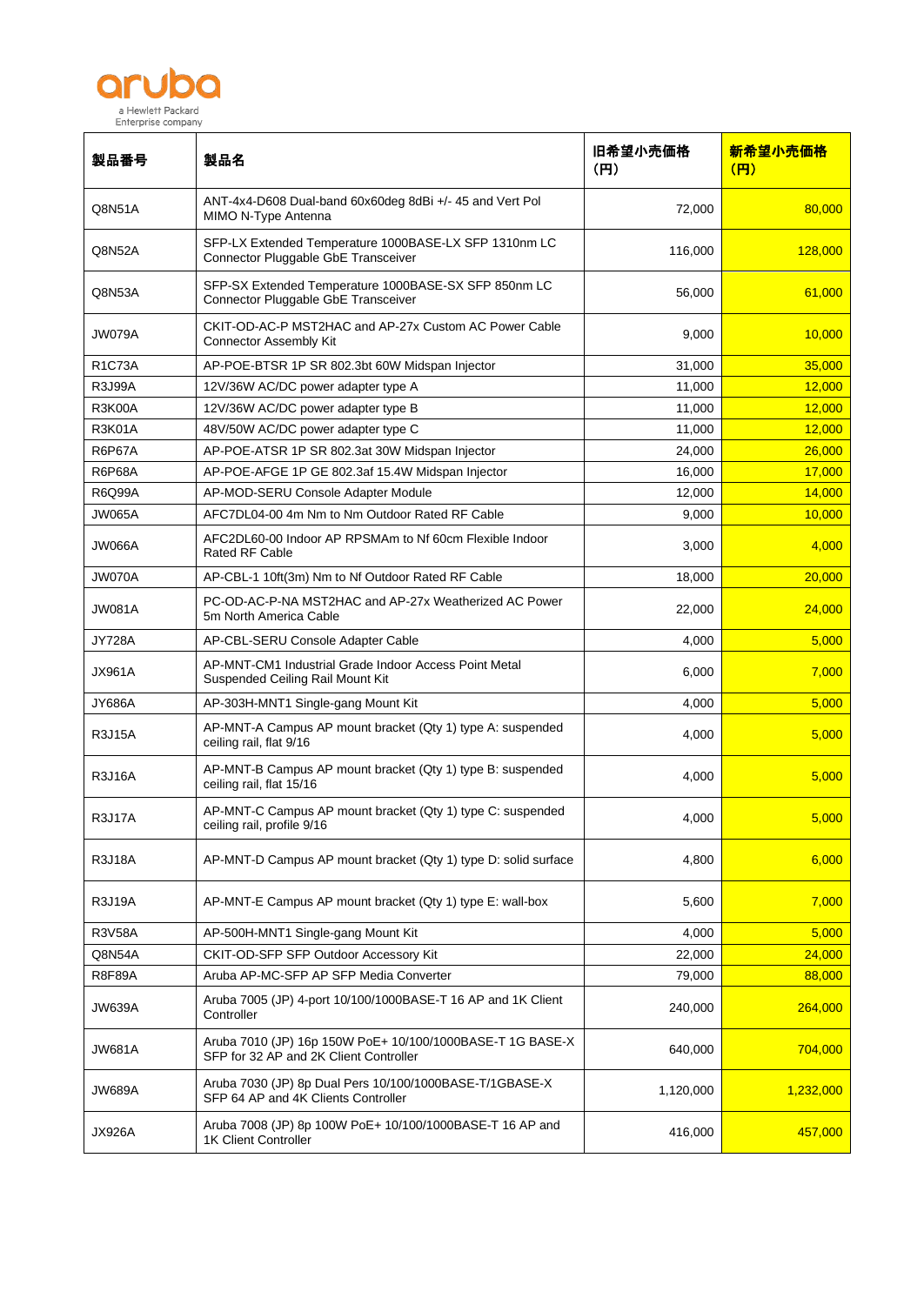

| 製品番号          | 製品名                                                                                                          | 旧希望小売価格<br>(H) | 新希望小売価格<br>(円) |
|---------------|--------------------------------------------------------------------------------------------------------------|----------------|----------------|
| <b>JW648A</b> | Aruba 7210DC (JP) 4p 10GBase-X (SFP+) 2p Dual Pers<br>(10/100/1000BASE-T or SFP) 350W DC Power Controller    | 2,800,000      | 3,080,000      |
| <b>JW652A</b> | Aruba 7220DC (JP) 4p 10GBase-X (SFP+) 2p Dual Pers<br>(10/100/1000BASE-T or SFP) 350W DC Power Controller    | 4,160,000      | 4,576,000      |
| JW676A        | Aruba 7240XMDC (JP) 16GB DRAM 4p 10GBase-X /SFP+ 2p Dual<br>Pers (10/100/1000 or SFP) DC Power Controller    | 6,480,000      | 7,128,000      |
| <b>JW737A</b> | Aruba 7205 (JP) 2-port 10GBASE-X (SFP+) Controller                                                           | 2,080,000      | 2,288,000      |
| <b>JW749A</b> | Aruba 7210 (JP) 4p 10GBase-X (SFP+) 2p Dual Pers<br>(10/100/1000BASE-T or SFP) Controller                    | 2,720,000      | 2,992,000      |
| <b>JW757A</b> | Aruba 7220 (JP) 4p 10GBase-X (SFP+) 2p Dual Pers<br>(10/100/1000BASE-T or SFP) Controller                    | 4,080,000      | 4,488,000      |
| <b>JW785A</b> | Aruba 7240XM (JP) 4p 10GBase-X (SFP+) 2p Dual Pers<br>(10/100/1000BASE-T or SFP) Controller                  | 6,400,000      | 7,040,000      |
| <b>JW835A</b> | Aruba 7240XM (JP) 4p 10GBase-X (SFP+) 2p Dual Pers<br>(10/100/1000BASE-T or SFP) Controller 16GB Upgrade     | 480,000        | 528,000        |
| <b>JW843A</b> | Aruba 7240XMDC (JP) 4p 10GBase-X /SFP+ 2p Dual Pers<br>(10/100/1000 or SFP) DC Power Controller 16GB Upgrade | 480,000        | 528,000        |
| <b>JX912A</b> | Aruba 7280 (JP) Controller                                                                                   | 11,200,000     | 12,320,000     |
| <b>R1B22A</b> | Aruba 9004 (JP) Gateway                                                                                      | 240,000        | 262,000        |
| <b>R3V89A</b> | Aruba 9004 (JP) LTE Branch Gateway                                                                           | 308,000        | 339,000        |
| R1B33A        | Aruba 9012 (JP) Gateway                                                                                      | 421,000        | 464,000        |
| JY791A        | Aruba MCR-HW-1K Mobility Conductor Hardware Appliance with<br>Support for up to 1,000 Devices                | 3,168,000      | 3,484,000      |
| <b>JY792A</b> | Aruba MCR-HW-5K Mobility Conductor Hardware Appliance with<br>Support for up to 5,000 Devices                | 5,280,000      | 5,808,000      |
| <b>JY793A</b> | Aruba MCR-HW-10K Mobility Conductor Hardware Appliance with<br>Support for up to 10,000 Devices              | 8,800,000      | 9,680,000      |
| JW657A        | Aruba PSU-350-AC 7200 Series S3500-24T S3500-48T and<br>S3500-24F 350W AC Power Supply                       | 80,000         | 88,000         |
| JX933A        | Aruba PSU-150-AC 7008 Series 150W AC Power Supply                                                            | 48,000         | 52,000         |
| <b>JZ012A</b> | PSU-550-AC 550W AC Power Supply                                                                              | 144,000        | 158,000        |
| <b>JW082A</b> | Aruba SPR-RK3-MNT 7205 / 7024 / S2500-xx / S1500-<br>24P/48P Spare Front Rack Mount                          | 12,000         | 14,000         |
| JW084A        | Aruba 7005-MNT-19 7005 Series 19-inch Rack Mount Kit                                                         | 32,000         | 36,000         |
| JX934A        | Aruba 7008-MNT-19 7008 Series 19-inch Rack Mount Kit                                                         | 56,000         | 62,000         |
| <b>JW085A</b> | Aruba 7010-MNT-19 7010 Series Replacement 19-inch Rack<br><b>Mounting Kit</b>                                | 12,000         | 14,000         |
| <b>JW086A</b> | Aruba 7030-MNT-19 7030 Series Replacement 19-inch Rack<br><b>Mounting Kit</b>                                | 12,000         | 14,000         |
| <b>R1B30A</b> | Aruba 9004-MNT-19 Rack Mount Kit                                                                             | 32,000         | 36,000         |
| <b>R3W17A</b> | Aruba 9004-LTE-MNT-19 Rack Mount Kit                                                                         | 32,000         | 36,000         |
| R4X13A        | Aruba 9012-MNT-19 Spare Rack Mount Kit                                                                       | 8,000          | 9,000          |
| <b>JW107A</b> | Aruba SPR-RK-MNT 7200 / S3500 / S1500-24/48 / S2500 Spare<br>Front or Mid Mount                              | 12,000         | 14,000         |
| <b>JW108A</b> | Aruba SPR-4RK-MNT 7200 Series / S3500 Spare Four-Post 19"<br>Rack-Mount Kit                                  | 16,000         | 17,000         |
| <b>JW109A</b> | Aruba SPR-WL-MNT 7200 Series or S3500 Wall Mount Kit                                                         | 16,000         | 17,000         |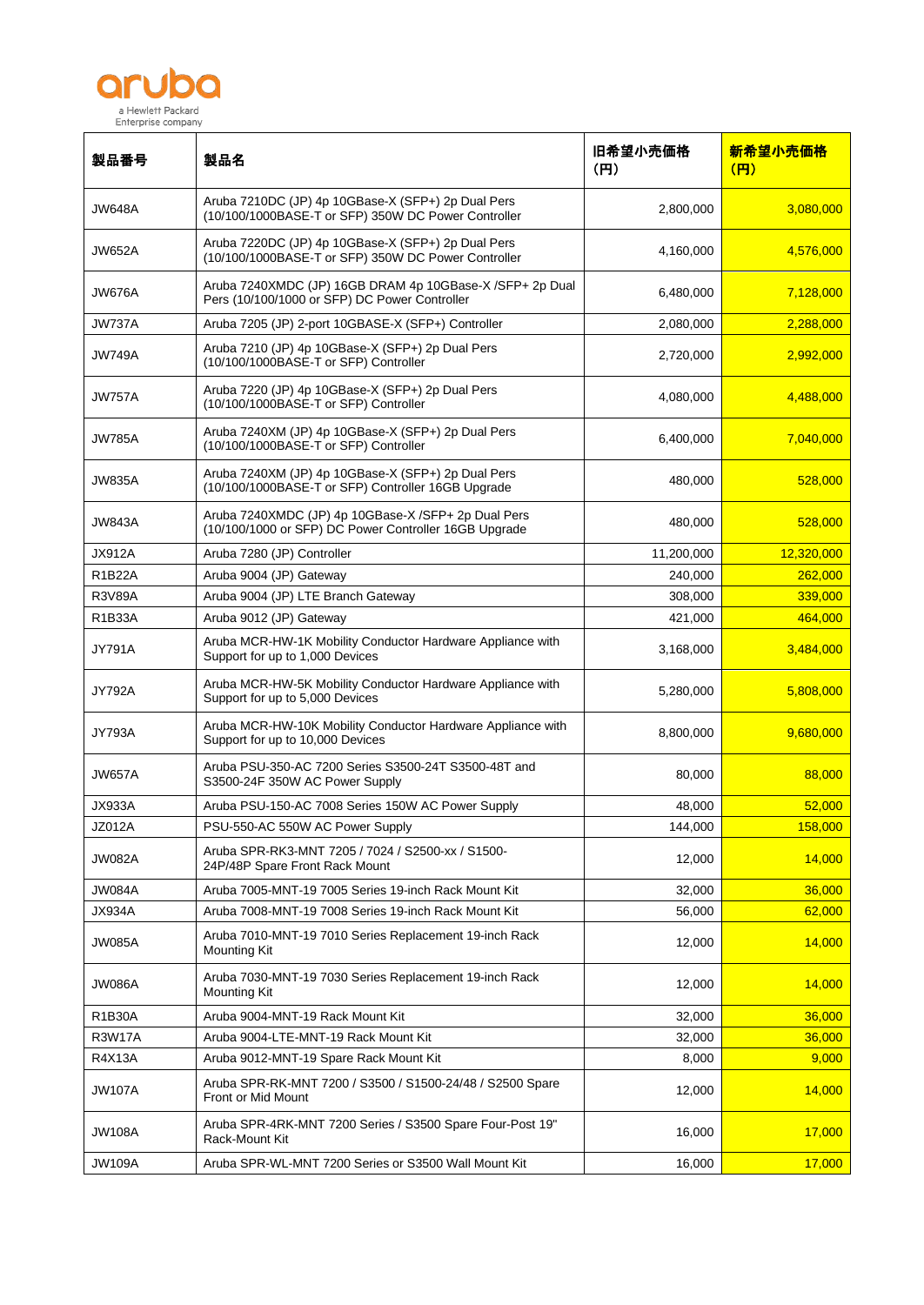

| 製品番号          | 製品名                                                                             | 旧希望小売価格<br>(H) | 新希望小売価格<br>(円) |
|---------------|---------------------------------------------------------------------------------|----------------|----------------|
| JZ013A        | Aruba HW-7280-FT 7280 Series Fan Tray                                           | 24,000         | 26,000         |
| <b>R4Y91A</b> | Aruba 90xx-LTE Indoor Antenna Extender Kit-20ft                                 | 16,000         | 18,000         |
| <b>R4Y92A</b> | Aruba 90xx-LTE Indoor Antenna Extender Kit-40ft                                 | 22,000         | 25,000         |
| R4Y93A        | Aruba 90xx-LTE Outdoor Antenna Extender Kit-35ft                                | 66,000         | 74,000         |
| <b>R4Y94A</b> | Aruba 90xx-LTE Spare Indoor Antenna                                             | 6,000          | 8,000          |
| <b>R4Y95A</b> | Aruba 90xx-LTE Spare SIM Tray Kit                                               | 6,000          | 8,000          |
| <b>R6M37A</b> | Aruba 90xx-LTE Spare Outdoor Antenna                                            | 25,000         | 29,000         |
| <b>JW144A</b> | LS-BT1-NEMA Outdoor Mounting Bracket for Battery Powered<br>Beacon              | 8,000          | 9,000          |
| <b>JW145A</b> | LS-BT1-MNT-50 50-pack of Indoor Mounting Brackets for Battery<br>Powered Beacon | 80,000         | 88,000         |
| <b>JZ114A</b> | Aruba Meridian AT-BT10 Zip Strap Mount                                          | 32,000         | 36,000         |
| <b>JX987A</b> | Aruba AT-BT10-50 BLE 50pack Asset Tracking Beacons                              | 320.000        | 352.000        |
| JL693A#ACF    | HPE Aruba 2930F 12G PoE+ Switch                                                 | 236,000        | 426.000        |
| JL253A#ACF    | HPE Aruba 2930F 24G 4SFP+ Switch                                                | 367,000        | 594,000        |
| JL254A#ACF    | HPE Aruba 2930F 48G 4SFP+ Switch                                                | 561,000        | 871,000        |
| JL255A#ACF    | HPE Aruba 2930F 24G PoE+ 4SFP+ Switch                                           | 449,000        | 714,000        |
| JL256A#ACF    | HPE Aruba 2930F 48G PoE+ 4SFP+ Switch                                           | 673,000        | 1,088,000      |
| JL258A#ACF    | HPE Aruba 2930F 8G PoE+ 2SFP+ Switch                                            | 172,000        | 279,000        |
| JL259A#ACF    | HPE Aruba 2930F 24G 4SFP Switch                                                 | 225,000        | 345,000        |
| JL260A#ACF    | HPE Aruba 2930F 48G 4SFP Switch                                                 | 407,000        | 602,000        |
| JL557A#ACF    | HPE Aruba 2930F 48G PoE+ 4SFP 740W Switch                                       | 841,000        | 1,259,000      |
| JL558A#ACF    | HPE Aruba 2930F 48G PoE+ 4SFP+ 740W Switch                                      | 1,009,000      | 1,501,000      |
| JL261A#ACF    | HPE Aruba 2930F 24G PoE+ 4SFP Switch                                            | 281,000        | 459,000        |
| JL262A#ACF    | HPE Aruba 2930F 48G PoE+ 4SFP Switch                                            | 497,000        | 803,000        |
| <b>JL319A</b> | HPE Aruba 2930M 24G 1slot Switch                                                | 437,000        | 593,000        |
| <b>JL320A</b> | HPE Aruba 2930M 24G PoE+ 1slot Switch                                           | 476,000        | 648,000        |
| <b>JL321A</b> | HPE Aruba 2930M 48G 1slot Switch                                                | 745,000        | 1,015,000      |
| <b>JL322A</b> | HPE Aruba 2930M 48G PoE+ 1slot Switch                                           | 874,000        | 1,189,000      |
| <b>JL323A</b> | HPE Aruba 2930M 40G 8 Smart Rate PoE+ 1slot Switch                              | 1,288,000      | 1,753,000      |
| <b>JL324A</b> | HPE Aruba 2930M 24 Smart Rate PoE+ 1slot Switch                                 | 1,407,000      | 1,941,000      |
| R0M67A        | HPE Aruba 2930M 40G 8 Smart Rate PoE Class 6 1-slot Switch                      | 1,512,000      | 2,022,000      |
| R0M68A        | HPE Aruba 2930M 24 Smart Rate PoE Class 6 1-slot Switch                         | 1,568,000      | 2,129,000      |
| <b>JL325A</b> | HPE Aruba 2930 2port Stacking Module                                            | 141,000        | 192,000        |
| J9734A        | HPE Aruba 2920 0.5m Stacking Cable                                              | 20,000         | 30,000         |
| J9735A        | HPE Aruba 2920 1m Stacking Cable                                                | 26,000         | 38,000         |
| J9736A        | HPE Aruba 2920 3m Stacking Cable                                                | 40,000         | 57,000         |
| <b>JL071A</b> | HPE Aruba 3810M 24G 1slot Switch                                                | 627,000        | 740,000        |
| <b>JL072A</b> | HPE Aruba 3810M 48G 1slot Switch                                                | 918,000        | 1,079,000      |
| JL073A        | HPE Aruba 3810M 24G PoE+ 1slot Switch                                           | 730,000        | 802,000        |
| <b>JL074A</b> | HPE Aruba 3810M 48G PoE+ 1slot Switch                                           | 1,100,000      | 1,223,000      |
| <b>JL075A</b> | HPE Aruba 3810M 16SFP+ 2slot Switch                                             | 1,750,000      | 1,983,000      |
| JL076A        | HPE Aruba 3810M 40G 8 HPE Smart Rate PoE+ 1slot Switch                          | 1,600,000      | 1,781,000      |
| JL428A#ACF    | HPE Aruba 3810M 48GPoE+4SFP+680W Switch                                         | 1,120,000      | 1,547,000      |
| JL430A#ACF    | HPE Aruba 3810M 24SFP+ 250W Switch                                              | 1,792,000      | 2,490,000      |
| JL078A        | HPE Aruba 3810M 1QSFP+ 40GbE Module                                             | 350,000        | 412,000        |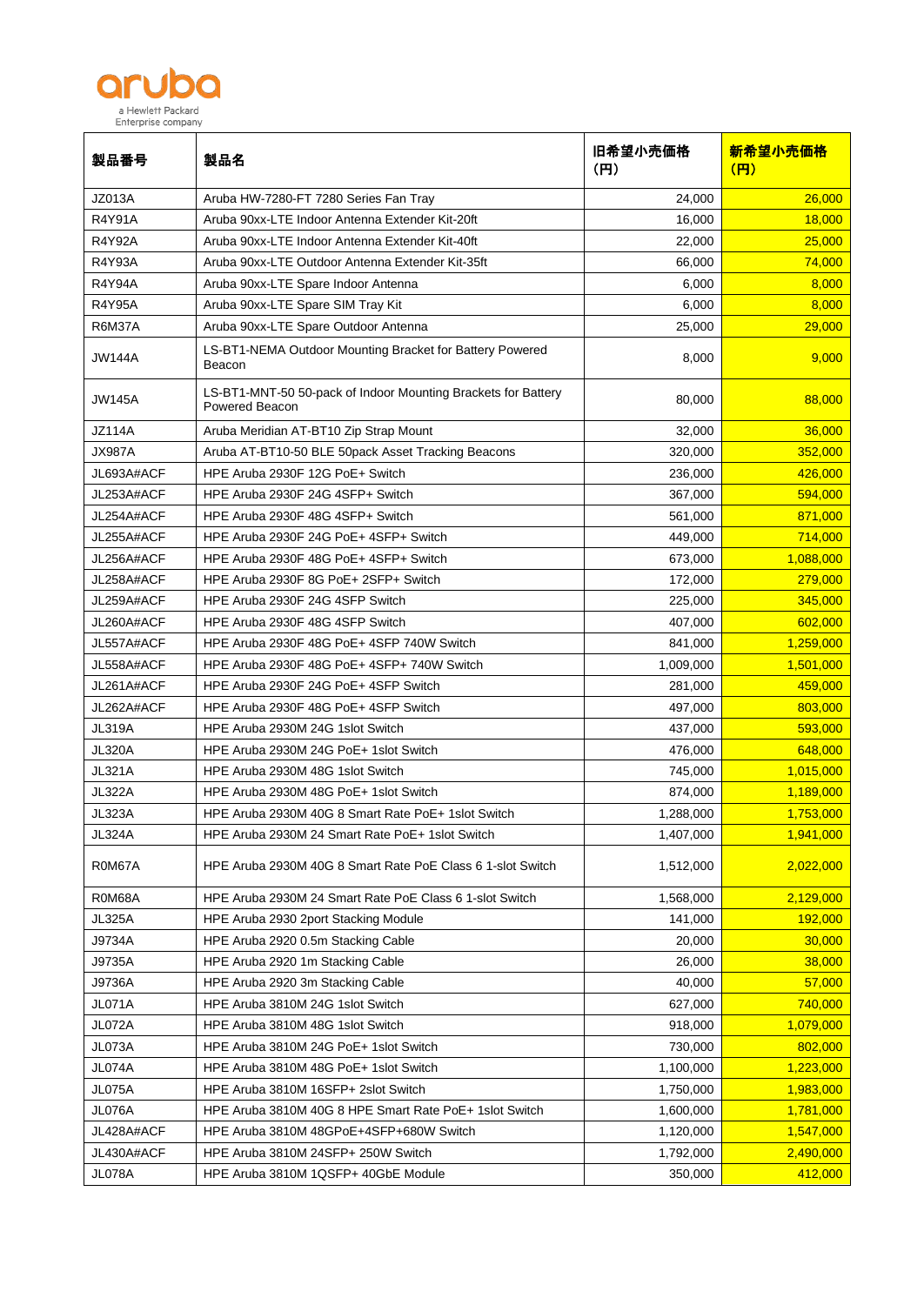

| 製品番号              | 製品名                                                                                                  | 旧希望小売価格<br>(FI) | 新希望小売価格<br>(円) |
|-------------------|------------------------------------------------------------------------------------------------------|-----------------|----------------|
| JL079A            | HPE Aruba 3810M 2QSFP+ 40GbE Module                                                                  | 600,000         | 687,000        |
| <b>JL081A</b>     | HPE Aruba 3810M/2930M 4 Smart Rate PoE+ Module                                                       | 280,000         | 344,000        |
| JL083A            | HPE Aruba 3810M 4SFP+ Module                                                                         | 190,000         | 219,000        |
| JL084A            | HPE Aruba 3810M 4port Stacking Module                                                                | 163,000         | 191,000        |
| J9578A            | HPE Aruba 3800 0.5m Stacking Cable                                                                   | 28,000          | 44,000         |
| J9579A            | HPE Aruba 3800 3m Stacking Cable                                                                     | 50,000          | 77,000         |
| J9665A            | HPE Aruba 3800 1m Stacking Cable                                                                     | 33,000          | 52,000         |
| <b>JL088A</b>     | HPE Aruba 3810 Switch Fan Tray                                                                       | 50,000          | 60,000         |
| J9827A            | HPE Aruba 5400R zl2 Management Module                                                                | 359,000         | 429,000        |
| J9986A            | HPE Aruba 24port 10/100/1000BASE-T PoE+ v3 zl2 Module                                                | 533,000         | 620,000        |
| <b>J9987A</b>     | HPE Aruba 24port 10/100/1000BASE-T v3 zl2 Module                                                     | 488,000         | 567,000        |
| J9988A            | HPE Aruba 24port 1GbE SFP v3 zl2 Module                                                              | 576,000         | 670,000        |
| J9989A            | HPE Aruba 12port PoE+ / 12port 1GbE SFP v3 zl2 Module                                                | 576,000         | 670,000        |
| <b>J9990A</b>     | HPE Aruba 20port PoE+ / 4port SFP+ v3 zl2 Module                                                     | 591,000         | 687,000        |
| J9991A            | HPE Aruba 20port PoE+ / 4port 1/2.5/5/XGT v3 zl2 Module                                              | 710,000         | 825,000        |
| J9992A            | HPE Aruba 20port PoE+ / 1port 40GbE QSFP+ v3 zl2 Module                                              | 710,000         | 825,000        |
| J9993A            | HPE Aruba 8port 1G/10GbE SFP+ v3 zl2 Module                                                          | 710,000         | 825,000        |
| J9995A            | HPE Aruba 8port 1/2.5/5/XGT PoE+ v3 zl2 Module                                                       | 710,000         | 825,000        |
| <b>J9996A</b>     | HPE Aruba 2port 40GbE QSFP+ v3 zl2 Module                                                            | 1,005,000       | 1,168,000      |
| J9831A            | HPE Aruba 5406R zl2 Switch Fan Tray                                                                  | 45,000          | 53,000         |
| J9832A            | HPE Aruba 5412R zl2 Switch Fan Tray                                                                  | 75,000          | 86,000         |
| <b>J9828A#ACF</b> | HPE Aruba 5400R 700W PoE+ zl2 Power Supply                                                           | 118,000         | 138,000        |
| J9829A#ACF        | HPE Aruba 5400R 1100W PoE+ zl2 Power Supply                                                          | 181,000         | 211,000        |
| <b>JL817A</b>     | Aruba 4100i 12-port 1GbE (8-port Class 4 POE and 4-port Class 6<br>POE) 2-port SFP+ DIN Mount Switch | 665,000         | 771,000        |
| JL818A#ACF        | Aruba 4100i 24-port 1GbE (20-port Class 4 POE and 4-port Class 6<br>POE) 4-port SFP+ Switch          | 1,197,000       | 1,389,000      |
| <b>JL822A</b>     | Aruba DIN Rail 3RU 19inch Rack Mount Kit                                                             | 52,000          | 59,000         |
| <b>JL819A</b>     | Aruba 4000i POE 54VDC 240W 100-240VAC DIN Power Supply                                               | 187,000         | 217,000        |
| <b>JL820A</b>     | Aruba 4000i POE 54VDC 480W 100-240VAC DIN Power Supply                                               | 333,000         | 387,000        |
| <b>JL821A</b>     | Aruba 4000i POE 54VDC 240W 12-48VDC DIN Power Supply                                                 | 294,000         | 342,000        |
| R8N85A#ACF        | Aruba 6000 48G Class4 PoE 4SFP 370W Switch                                                           | 422,000         | 449,000        |
| R8N86A#ACF        | Aruba 6000 48G 4SFP Switch                                                                           | 263,000         | 279,000        |
| R8N87A#ACF        | Aruba 6000 24G Class4 PoE 4SFP 370W Switch                                                           | 276,000         | 294,000        |
| R8N88A#ACF        | Aruba 6000 24G 4SFP Switch                                                                           | 145,000         | 154,000        |
| R8N89A#ACF        | Aruba 6000 12G Class4 PoE 2G/2SFP 139W Switch                                                        | 126,000         | 134,000        |
| JL675A#ACF        | HPE Aruba 6100 48G Class 4 4SFP+ Switch                                                              | 597,000         | 656,000        |
| JL676A#ACF        | HPE Aruba 6100 48G 4SFP+ Switch                                                                      | 478,000         | 525,000        |
| JL677A#ACF        | HPE Aruba 6100 24G Class 4 4SFP+ Switch                                                              | 393,000         | 432,000        |
| JL678A#ACF        | HPE Aruba 6100 24G 4SFP+ Switch                                                                      | 325,000         | 357,000        |
| JL679A#ACF        | HPE Aruba 6100 12G Class 4 2SFP+ 139W Switch                                                         | 201,000         | 221,000        |
| JL724A#ACF        | HPE Aruba 6200F 24G 4SFP+ Switch                                                                     | 438,000         | 557,000        |
| JL725A#ACF        | HPE Aruba 6200F 24G Class 4 4SFP+ 370W Switch                                                        | 533,000         | 678,000        |
| JL726A#ACF        | HPE Aruba 6200F 48G 4SFP+ Switch                                                                     | 651,000         | 830,000        |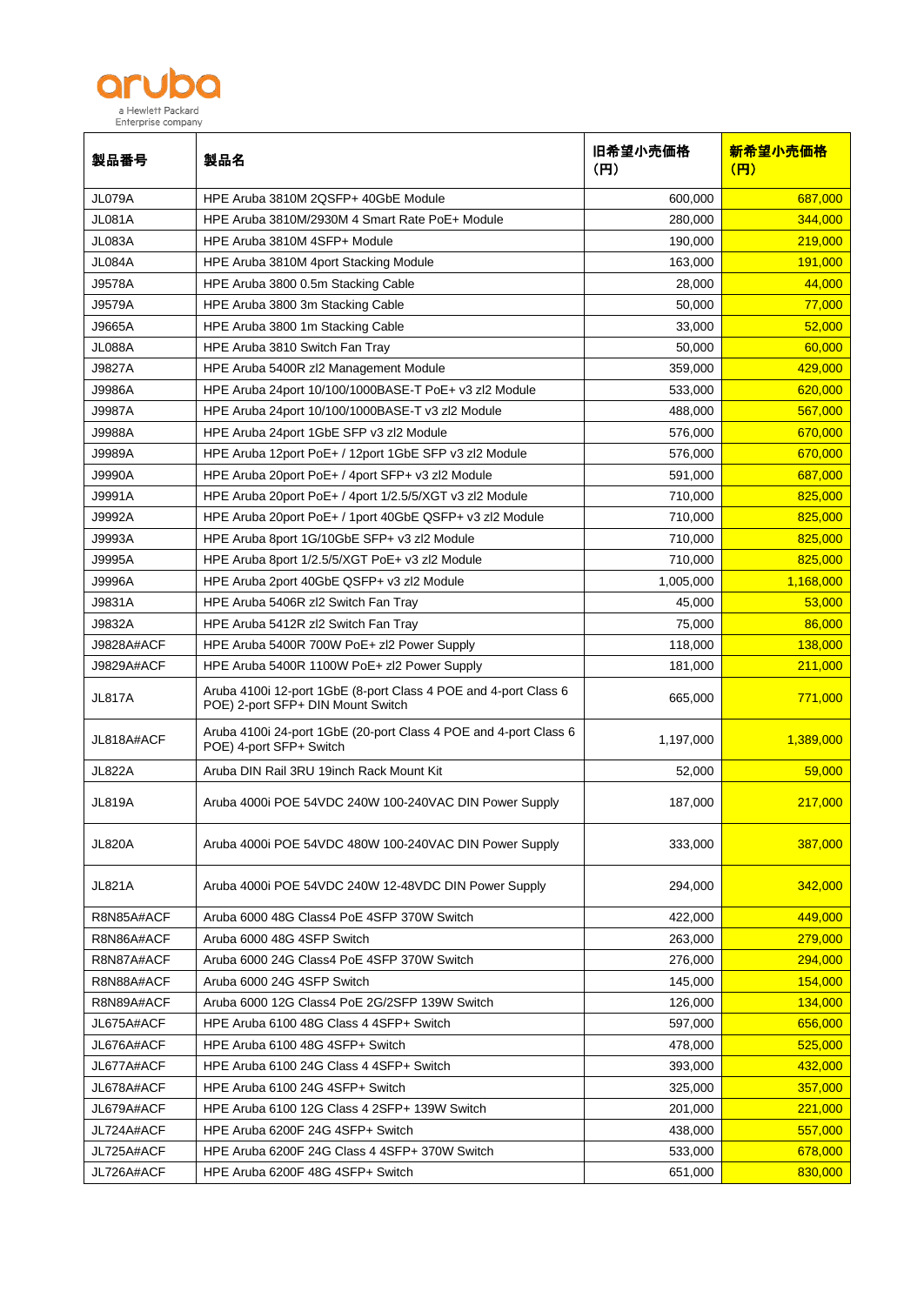

| 製品番号          | 製品名                                                                                                                   | 旧希望小売価格<br>(H) | 新希望小売価格<br>(円) |
|---------------|-----------------------------------------------------------------------------------------------------------------------|----------------|----------------|
| JL727A#ACF    | HPE Aruba 6200F 48G Class 4 4SFP+ 370W Switch                                                                         | 818,000        | 1,041,000      |
| JL728A#ACF    | HPE Aruba 6200F 48G Class 4 4SFP+ 740W Switch                                                                         | 928,000        | 1,181,000      |
| <b>JL658A</b> | HPE Aruba 6300M 24SFP+ 4SFP56 Switch                                                                                  | 2,194,000      | 2,623,000      |
| <b>JL659A</b> | HPE Aruba 6300M 48 Smart Rate 5 Class 6 PoE 4SFP56 Switch                                                             | 2,003,000      | 2,391,000      |
| <b>JL660A</b> | HPE Aruba 6300M 24 Smart Rate 5 Class 6 PoE 4SFP56 Switch                                                             | 1,738,000      | 2,082,000      |
| <b>JL661A</b> | HPE Aruba 6300M 48G Class 4 PoE 4SFP56 Switch                                                                         | 1,516,000      | 1,806,000      |
| <b>JL662A</b> | HPE Aruba 6300M 24G Class 4 PoE 4SFP56 Switch                                                                         | 922,000        | 1,097,000      |
| JL663A        | HPE Aruba 6300M 48G 4SFP56 Switch                                                                                     | 1,240,000      | 1,481,000      |
| <b>JL664A</b> | HPE Aruba 6300M 24G 4SFP56 Switch                                                                                     | 827,000        | 988,000        |
| JL665A#ACF    | HPE Aruba 6300F 48G Class 4 PoE 4SFP56 Switch                                                                         | 1,442,000      | 1,729,000      |
| JL666A#ACF    | HPE Aruba 6300F 24G Class 4 PoE 4SFP56 Switch                                                                         | 891,000        | 1,066,000      |
| JL667A#ACF    | HPE Aruba 6300F 48G 4SFP56 Switch                                                                                     | 1,060,000      | 1,266,000      |
| JL668A#ACF    | HPE Aruba 6300F 24G 4SFP56 Switch                                                                                     | 764.000        | 911,000        |
| JL762A#ACF    | HPE Aruba 6300M 48-port 1GbE and 4-port SFP56 Power-to-Port<br>2 Fan Trays 1 PSU Bundle                               | 1,410,000      | 1,643,000      |
| <b>JL669A</b> | HPE Aruba 6300M Fan Tray                                                                                              | 67,000         | 81,000         |
| JL670A#ACF    | HPE Aruba X372 54V DC 1600W 110-240V AC Power Supply                                                                  | 265,000        | 325,000        |
| R0X26A        | HPE Aruba 6405 Chassis, Mgmt Module, 2 Fan, 5 open slots<br>Switch                                                    | 1,823,000      | 2,191,000      |
| <b>R0X29A</b> | HPE Aruba 6405 Chassis, 96-port 1GbE Class PoE 4, 4-port<br>SFP56, Mgmt Module, 2 Fan Switch                          | 4,399,000      | 5,276,000      |
| <b>R0X30A</b> | HPE Aruba 6405 Chassis, 48-port SFP+, 8-port SFP56, Mgmt<br>Module, 2 Fan Switch                                      | 8,596,000      | 10,307,000     |
| <b>JL741A</b> | HPE Aruba 6410 Chassis, 96-port 1GbE Class 4 PoE, 4-port<br>SFP56, Mgmt Module, 4 Fan Switch                          | 5,756,000      | 6,899,000      |
| <b>R0X27A</b> | HPE Aruba 6410 Chassis, Mgmt Module, 4 Fan, 10 open slots<br>Switch                                                   | 3,180,000      | 3,815,000      |
| <b>R0X31A</b> | HPE Aruba 6400 Management Module                                                                                      | 1,219,000      | 1,461,000      |
| R0X38B        | HPE Aruba 6400 48port 1GbE Class 4 PoE Module                                                                         | 1,219,000      | 1,462,000      |
| R0X39B        | HPE Aruba 6400 48port 1GbE Class 4 PoE 4SFP56 Module                                                                  | 1,346,000      | 1,623,000      |
| <b>R0X40B</b> | HPE Aruba 6400 48port 1GbE Class 6 PoE 4SFP56 Module                                                                  | 1,484,000      | 1,786,000      |
| <b>R0X41A</b> | HPE Aruba 6400 48port Smart Rate 5 Class 6 PoE 4SFP56 Module                                                          | 1,749,000      | 2,111,000      |
| R0X42A        | HPE Aruba 6400 24port 10GT 4SFP56 Module                                                                              | 1,749,000      | 2,111,000      |
| <b>R0X43A</b> | HPE Aruba 6400 24port SFP+ 4SFP56 Module                                                                              | 3,381,000      | 4,058,000      |
| R0X44A        | HPE Aruba 6400 48port 10G/25G SFP28 Module                                                                            | 6,773,000      | 8,116,000      |
| <b>R0X45A</b> | HPE Aruba 6400 12port 40G/100G QSFP28 Module                                                                          | 6,773,000      | 8,116,000      |
| <b>R0X32A</b> | HPE Aruba 6400 Fan Tray                                                                                               | 132,000        | 163,000        |
| R0X37A        | HPE Aruba 6400 4-post Rack Mount Kit                                                                                  | 132,000        | 163,000        |
| R0X35A#ACF    | HPE Aruba 6400 1800W Power Supply/C16 Accessory                                                                       | 359,000        | 406,000        |
| R0X36A#ACF    | HPE Aruba 6400 3000W Power Supply/C20 Accessory                                                                       | 540,000        | 650,000        |
| JL479A#ACF    | HPE Aruba 8320 Bundle: 48p 10G SFP/SFP+ and 6p 40G QSFP+<br>Switch, 5 x Fans, 2 x Power Supplies, 1 x 2-post Rack Kit | 3,630,000      | 4,426,000      |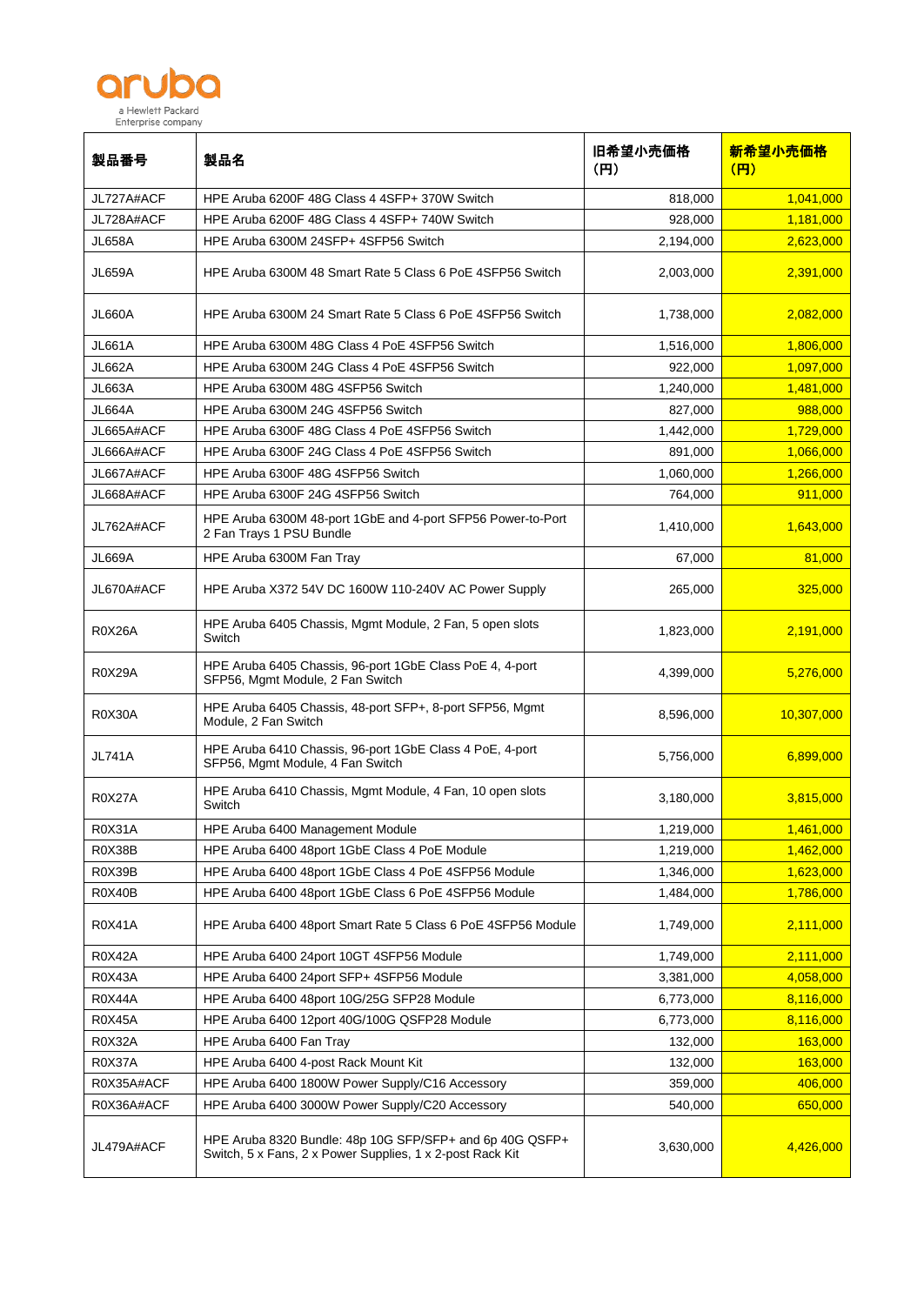

| 製品番号          | 製品名                                                                                                                                  | 旧希望小売価格<br>(H) | 新希望小売価格<br>(円) |
|---------------|--------------------------------------------------------------------------------------------------------------------------------------|----------------|----------------|
| JL581A#ACF    | HPE Aruba 8320 Bundle: 48p 1G/10GBASE-T and 6p 40G QSFP+<br>Switch, 5 x Fans, 2 x Power Supplies, 1 x 2-post Rack Kit                | 3,650,000      | 5,986,000      |
| JL624A#ACF    | HPE Aruba 8325-48Y8C Bundle includes: 48 x 25Gb ports<br>(SFP/+/28), 8 x 100Gb ports (QSFP+/28), 6 Front-to-Back Fans<br>and 2 PSU's | 4,830,000      | 6,069,000      |
| JL625A#ACF    | HPE Aruba 8325-48Y8C Bundle includes: 48 x 25Gb ports<br>(SFP/+/28), 8 x 100Gb ports (QSFP+/28), 6 Back-to-Front Fans<br>and 2 PSU's | 4,830,000      | 6,069,000      |
| JL626A#ACF    | HPE Aruba 8325-32C Bundle includes: 32 x 100Gb ports<br>(QSFP+/QSFP28), 6 Front-to-Back Fans and 2 PSU's                             | 5,030,000      | 6,347,000      |
| JL627A#ACF    | HPE Aruba 8325-32C Bundle includes: 32 x 100Gb ports<br>(QSFP+/QSFP28), 6 Back-to-Front Fans, and 2 PSU's                            | 5,030,000      | 6,347,000      |
| <b>JL628A</b> | HPE Aruba 8325-48Y8C Front-to-Back Fan                                                                                               | 43,000         | 60,000         |
| <b>JL629A</b> | HPE Aruba 8325-48Y8C Back-to-Front Fan                                                                                               | 43,000         | 60,000         |
| <b>JL630A</b> | HPE Aruba 8325-32C Front-to-Back Fan                                                                                                 | 43,000         | 60,000         |
| JL631A        | HPE Aruba 8325-32C Back-to-Front Fan                                                                                                 | 43,000         | 60,000         |
| JL632A#ACF    | HPE Aruba 8325 650W 100-240VAC Front-to-Back Power Supply                                                                            | 165,000        | 181,000        |
| JL633A#ACF    | HPE Aruba 8325 650W 100-240VAC Back-to-Front Power Supply                                                                            | 165,000        | 181,000        |
| JL700A#ACF    | HPE Aruba 8360-32Y4C Port-to-Power 3 Fan Trays 2 PSU Bundle                                                                          | 3,720,000      | 5,359,000      |
| JL701A#ACF    | HPE Aruba 8360-32Y4C Power-to-Port 3 Fan Trays 2 PSU Bundle                                                                          | 3,720,000      | 5,359,000      |
| JL702A#ACF    | HPE Aruba 8360-16Y2C Port-to-Power 3 Fan Trays 2 PSU Bundle                                                                          | 2,900,000      | 4,287,000      |
| JL703A#ACF    | HPE Aruba 8360-16Y2C Power-to-Port 3 Fan Trays 2 PSU Bundle                                                                          | 2,900,000      | 4,287,000      |
| JL704C#ACF    | Aruba 8360-48Y6C v2 Front-to-Back 5 Fan Trays 2 AC Bundle                                                                            | 4,980,000      | 6,069,000      |
| JL705C#ACF    | Aruba 8360-48Y6C v2 Back-to-Front 5 Fan Trays 2 AC Bundle                                                                            | 4,980,000      | 6,069,000      |
| JL706A#ACF    | HPE Aruba 8360-48XT4C Port-to-Power 3 Fan Trays 2 PSU<br><b>Bundle</b>                                                               | 3,860,000      | 5,313,000      |
| JL707A#ACF    | HPE Aruba 8360-48XT4C Power-to-Port 3 Fan Trays 2 PSU<br><b>Bundle</b>                                                               | 3,860,000      | 5,313,000      |
| JL708A#ACF    | HPE Aruba 8360-12C Port-to-Power 3 Fan Trays 2 PSU Bundle                                                                            | 3,170,000      | 4,685,000      |
| JL709A#ACF    | HPE Aruba 8360-12C Power-to-Port 3 Fan Trays 2 PSU Bundle                                                                            | 3,170,000      | 4,685,000      |
| JL710A#ACF    | HPE Aruba 8360-24XF2C Port-to-Power 3 Fan Trays 2 PSU<br><b>Bundle</b>                                                               | 2,620,000      | 4,119,000      |
| JL711A#ACF    | HPE Aruba 8360-24XF2C Power-to-Port 3 Fan Trays 2 PSU<br><b>Bundle</b>                                                               | 2,620,000      | 4,119,000      |
| JL481A        | HPE Aruba X721 Front-to-Back Fan                                                                                                     | 56,000         | 61,000         |
| JL373A        | HPE Aruba X464 4-post Rack Rail Kit                                                                                                  | 145,000        | 154,000        |
| JL480A#ACF    | HPE Aruba X371 400W AC Power Supply                                                                                                  | 291,000        | 327,000        |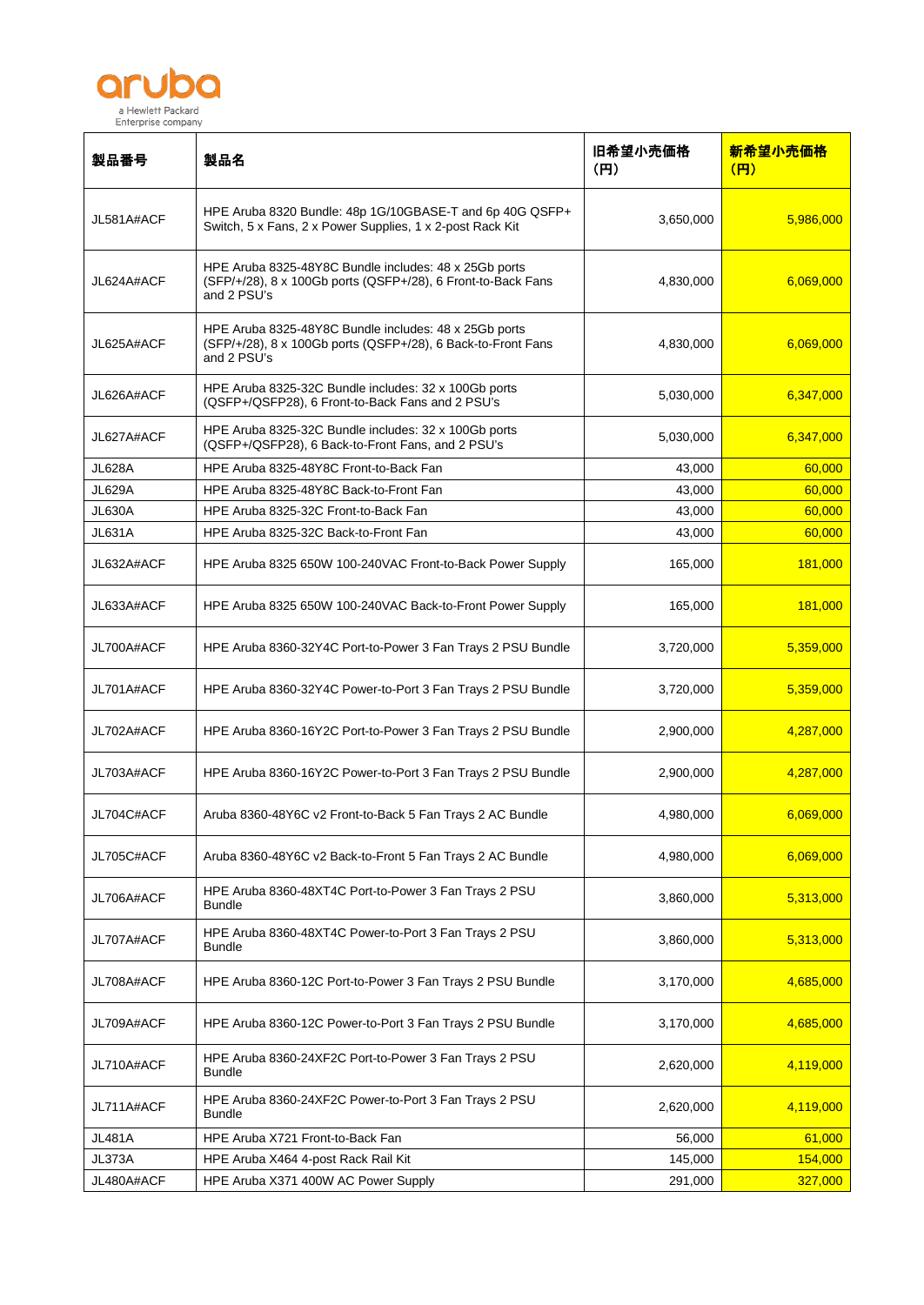

| 製品番号          | 製品名                                                                         | 旧希望小売価格<br>(H) | 新希望小売価格<br>(H) |
|---------------|-----------------------------------------------------------------------------|----------------|----------------|
| <b>JL687A</b> | HPE Aruba 8400X-32Y Module                                                  | 5,380,000      | 6,027,000      |
| <b>JL374A</b> | HPE Aruba X462 2-post Rack Rail Kit                                         | 145,000        | 154,000        |
| R8P13A#ACF    | Aruba CX 10000-48Y6C Front-to-Back 6 Fans 2 Power Supplies<br><b>Bundle</b> | 5,980,000      | 7,238,000      |
| R8P14A#ACF    | Aruba CX 10000-48Y6C Back-to-Front 6 Fans 2 Power Supplies<br><b>Bundle</b> | 5,980,000      | 7,238,000      |
| <b>R8R53A</b> | Aruba CX 10000-48Y6C Front-to-Back Fan                                      | 99,000         | 123,000        |
| <b>R8R54A</b> | Aruba CX 10000-48Y6C Back-to-Front Fan                                      | 99,000         | 123,000        |
| <b>R8R55A</b> | Aruba CX 10000 1U 2 post Rack Mount Kit                                     | 17,000         | 22,000         |
| <b>R8R56A</b> | Aruba CX 10000 1U 4 post Rack Mount Kit                                     | 67,000         | 84,000         |
| R8R51A#ACF    | Aruba CX 10000-48Y6C Front-to-Back AC Power Supply Unit                     | 230,000        | 286,000        |
| R8R52A#ACF    | Aruba CX 10000-48Y6C Back-to-Front AC Power Supply Unit                     | 230,000        | 286,000        |
| JL085A#ACF    | HPE Aruba X371 12V DC 250W 100-240V AC Power Supply                         | 68,000         | 91,000         |
| JL086A#ACF    | HPE Aruba X372 54V DC 680W 100-240V AC Power Supply                         | 98,000         | 123,000        |
| JL087A#ACF    | HPE Aruba X372 54V DC 1050W 110-240V AC Power Supply                        | 144,000        | 197,000        |
| <b>JL765A</b> | HPE 2.5m C19 to 16A L6-20 JP Power Cord                                     | 10,000         | 12,000         |
| J9955A        | HPE 2.5M C15 to NEMA L6-20P Power Cord                                      | 3,000          | 4,000          |
| <b>JL448A</b> | HPE Aruba RJ45 to DB9 Console Cable                                         | 3,500          | 4,000          |
| J9893A        | HPE 1.9M C13 to JIS C 8303 Power Cord                                       | 3,000          | 4,000          |
| J9943A        | HPE 2.5M C15 to C14 Power Cord                                              | 7,000          | 8,000          |
| J9950A        | HPE 2.5M C15 to JIS C 8303 Power Cord                                       | 3,000          | 4,000          |
| <b>JL856A</b> | Aruba 100G QSFP28 to QSFP28 2m AOC Cable                                    | 303,000        | 352,000        |
| R0M44A        | HPE Aruba 25G SFP28 to SFP28 3m AOC Cable                                   | 93,000         | 107,000        |
| <b>R0M45A</b> | HPE Aruba 25G SFP28 to SFP28 7m AOC Cable                                   | 96,000         | 110,000        |
| <b>R0Z21A</b> | HPE Aruba 25G SFP28 to SFP28 15m AOC Cable                                  | 105,000        | 119,000        |
| <b>R0Z22A</b> | HPE Aruba 40G QSFP+ to QSFP+ 7m AOC Cable                                   | 150,000        | 168,000        |
| R0Z23A        | HPE Aruba 40G QSFP+ to QSFP+ 15m AOC Cable                                  | 160,000        | 184,000        |
| <b>R0Z24A</b> | HPE Aruba 40G QSFP+ to QSFP+ 30m AOC Cable                                  | 190,000        | 214,000        |
| R0Z27A        | HPE Aruba 100G QSFP28 to QSFP28 7m AOC Cable                                | 305,000        | 363,000        |
| R0Z28A        | HPE Aruba 100G QSFP28 to QSFP28 15m AOC Cable                               | 330,000        | 392,000        |
| R0Z29A        | HPE Aruba 100G QSFP28 to QSFP28 30m AOC Cable                               | 330,000        | 392,000        |
| J9281D        | HPE Aruba 10G SFP+ to SFP+ 1m DAC Cable                                     | 21,600         | 31,000         |
| J9283D        | HPE Aruba 10G SFP+ to SFP+ 3m DAC Cable                                     | 30,800         | 42,000         |
| J9285D        | HPE Aruba 10G SFP+ to SFP+ 7m DAC Cable                                     | 42,200         | 57,000         |
| <b>JL487A</b> | HPE Aruba 25G SFP28 to SFP28 0.65m DAC Cable                                | 30,000         | 38,000         |
| <b>JL488A</b> | HPE Aruba 25G SFP28 to SFP28 3m DAC Cable                                   | 50,000         | 55,000         |
| <b>JL489A</b> | HPE Aruba 25G SFP28 to SFP28 5m DAC Cable                                   | 60,000         | 71,000         |
| R0M46A        | HPE Aruba 50G SFP56 to SFP56 0.65m DAC Cable                                | 44,000         | 55,000         |
| R0M47A        | HPE Aruba 50G SFP56 to SFP56 3m DAC Cable                                   | 69,000         | 84,000         |
| <b>R0Z25A</b> | HPE Aruba 100G QSFP28 to QSFP28 1m DAC Cable                                | 60,000         | 69,000         |
|               |                                                                             | 120,000        | 130,000        |
| R0Z26A        | HPE Aruba 100G QSFP28 to QSFP28 5m DAC Cable                                | 54,800         | 66,000         |
| J4858D        | HPE Aruba 1G SFP LC SX 500m MMF Transceiver                                 | 120,800        | 138,000        |
| J4859D        | HPE Aruba 1G SFP LC LX 10km SMF Transceiver                                 | 408,000        | 613,000        |
| J4860D        | HPE Aruba 1G SFP LC LH 70km SMF Transceiver                                 |                | 56,000         |
| J8177D        | HPE Aruba 1G SFP RJ45 T 100m Cat5e Transceiver                              | 36,000         |                |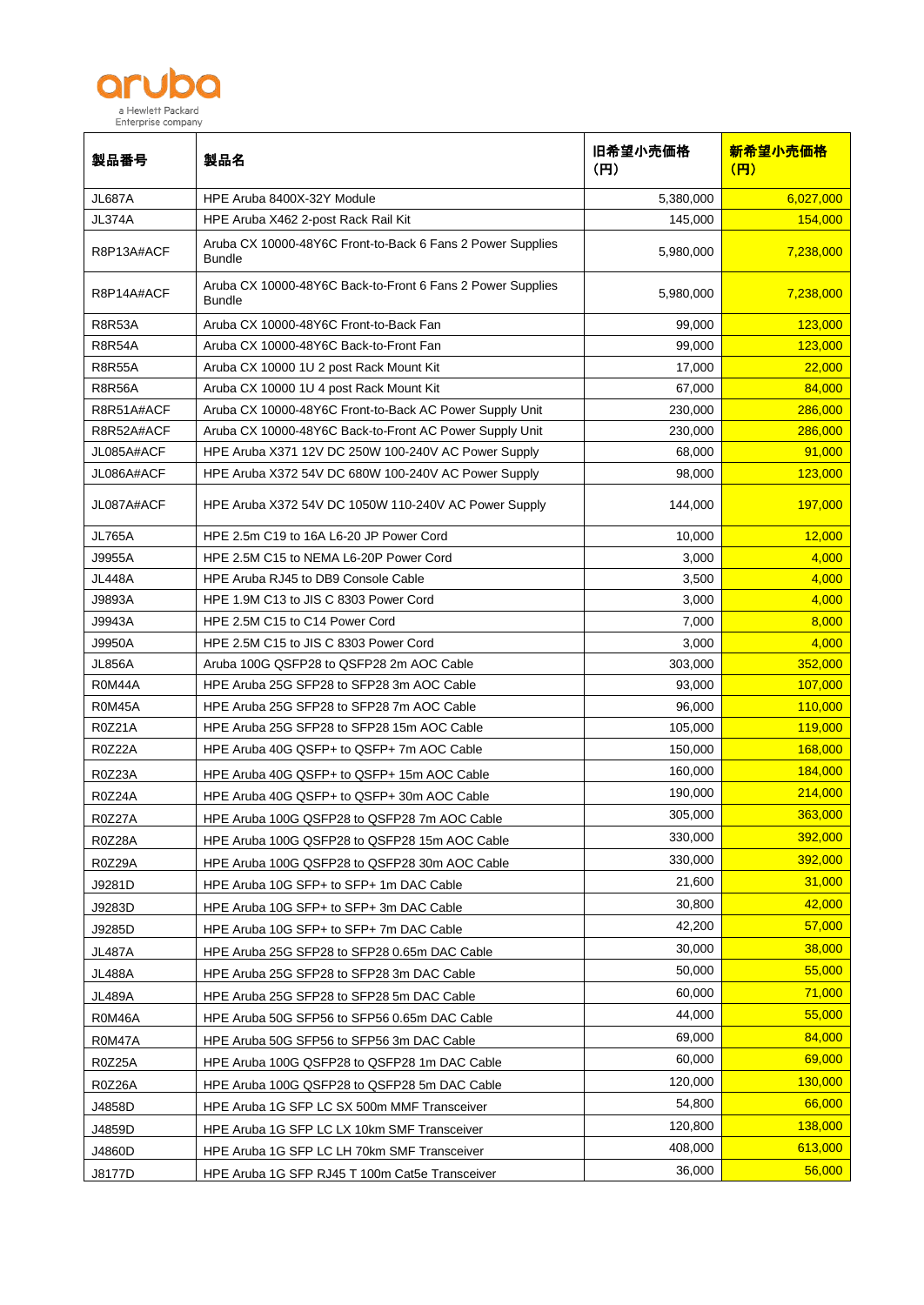

| 製品番号          | 製品名                                                       | 旧希望小売価格<br>(H) | 新希望小売価格<br>(円) |
|---------------|-----------------------------------------------------------|----------------|----------------|
| J9054D        | HPE Aruba 100M SFP LC FX 2km MMF Transceiver              | 33,000         | 40,000         |
| J9150D        | HPE Aruba 10G SFP+ LC SR 300m MMF Transceiver             | 148,000        | 234,000        |
| J9151E        | HPE Aruba 10G SFP+ LC LR 10km SMF Transceiver Rev2        | 378,000        | 567,000        |
| J9152D        | HPE Aruba 10G SFP+ LC LRM 220m MMF Transceiver            | 163,000        | 245,000        |
| <b>JL310A</b> | HPE Aruba X151 100G QSFP28 LC LR4 SMF Transceiver         | 3,254,000      | 4,594,000      |
| <b>JL484A</b> | HPE Aruba 25G SFP28 LC SR 100m MMF Transceiver            | 180,000        | 215,000        |
| <b>JL486A</b> | HPE Aruba 25G SFP28 LC LR 10km SMF Transceiver            | 550.000        | 689,000        |
| <b>JL563A</b> | HPE Aruba 10GBASE-T SFP+ RJ45 30m Cat6A Transceiver       | 180,000        | 230,000        |
| <b>JL743A</b> | HPE Aruba 100G QSFP28 LC ER4L 40km SMF Transceiver        | 9,160,000      | 10,718,000     |
| <b>JL780A</b> | Aruba 1G I-Tmp SFP LC SX 500m MMF XCVR                    | 72,000         | 85,000         |
| <b>JL781A</b> | Aruba 1G I-Tmp SFP LC LX 10km SMF XCVR                    | 145,000        | 169,000        |
| <b>JL782A</b> | Aruba 10G I-Tmp SFP+ LC SR 300m MMF XCVR                  | 210,000        | 245,000        |
| <b>JL783A</b> | Aruba 10G I-Tmp SFP+ LC LR 10km SMF XCVR                  | 527,000        | 613,000        |
| Q9G82A        | HPE Aruba 40G QSFP+ LC ER4 40km SMF Transceiver           | 4,250,000      | 5,742,000      |
| <b>R0Z30A</b> | HPE Aruba 100G QSFP28 LC CWDM4 2km SMF Transceiver        | 1,730,000      | 1,990,000      |
| J9153D        | HPE Aruba 10G SFP+ LC ER 40km SMF Transceiver             | 890,000        | 1,378,000      |
| JL824A#ACF    | HPE FlexNetwork 5140 48G PoE+ 4SFP+ (370W) EI Switch      | 1,250,000      | 1,685,000      |
| <b>JL826A</b> | HPE FlexNetwork 5140 24G SFP 4SFP+ EI Switch              | 857,000        | 1,155,000      |
| JL827A#ACF    | HPE FlexNetwork 5140 24G PoE+ 4SFP+ (370W) EI Switch      | 821,000        | 1,107,000      |
| JL828A#ACF    | HPE FlexNetwork 5140 24G 4SFP+ El Switch                  | 679,000        | 915,000        |
| JL829A#ACF    | HPE FlexNetwork 5140 48G 4SFP+ EI Switch                  | 1,000,000      | 1,348,000      |
| JL823A#ACF    | HPE FlexNetwork 5140 24G PoE+ 2SFP+ 2XGT (370W) EI Switch | 866,000        | 1,157,000      |
| JL825A#ACF    | HPE FlexNetwork 5140 48G PoE+ 2SFP+ 2XGT (370W) EI Switch | 1,260,000      | 1,680,000      |
| R8J41A#ACF    | HPE FlexNetwork 5140 24G 2SFP+ 2XGT EI Switch             | 597,000        | 799,000        |
| R8J42A#ACF    | HPE FlexNetwork 5140 8G 2SFP 2XGT Combo El Switch         | 218,000        | 291,000        |
| <b>R8M91A</b> | HPE 5140 E Rack Mount Kit                                 | 36,000         | 46,000         |
| R8M25A        | HPE FlexNetwork 5520 24G 4SFP+ HI Switch                  | 1,350,000      | 1,575,000      |
| <b>R8M26A</b> | HPE FlexNetwork 5520 48G 4SFP+ HI Switch                  | 2,070,000      | 2,405,000      |
| <b>R8M27A</b> | HPE FlexNetwork 5520 24G SFP 4SFP+ HI Switch              | 3,560,000      | 4,589,000      |
| <b>R8M28A</b> | HPE FlexNetwork 5520 24G PoE+ 4SFP+ HI Switch             | 1,430,000      | 1,671,000      |
| <b>R8M29A</b> | HPE FlexNetwork 5520 48G PoE+ 4SFP+ HI Switch             | 2,300,000      | 2,670,000      |
| <b>JD366B</b> | HPE 55XX/51XX 150W DC Power Supply                        | 96,000         | 155,000        |
| JG136A#ACF    | HPE RPS1600 Redundant Power System                        | 258,000        | 399,000        |
| JG545A#ACF    | HPE X362 1110W AC PoE Power Supply                        | 158,000        | 238,000        |
| JD362B#ACF    | HPE 55XX/51XX 150W AC Power Supply                        | 58,000         | 92,000         |
| JD089B        | HPE X120 1G SFP RJ45 T Transceiver                        | 54,300         | 76,000         |
| JD092B        | HPE X130 10G SFP+ LC SR Transceiver                       | 130,000        | 154,000        |
| JD094B        | HPE X130 10G SFP+ LC LR Transceiver                       | 316,000        | 373,000        |
| JD102B        | HPE X115 100M SFP LC FX Transceiver                       | 30,100         | 52,000         |
| <b>JD103A</b> | HPE X120 1G SFP LC LH100 Transceiver                      | 557,000        | 944,000        |
| <b>JD118B</b> | HPE X120 1G SFP LC SX Transceiver                         | 58,800         | 90,000         |
| <b>JD119B</b> | HPE X120 1G SFP LC LX Transceiver                         | 116,300        | 190,000        |
| JD120B        | HPE X110 100M SFP LC LX Transceiver                       | 44,000         | 77,000         |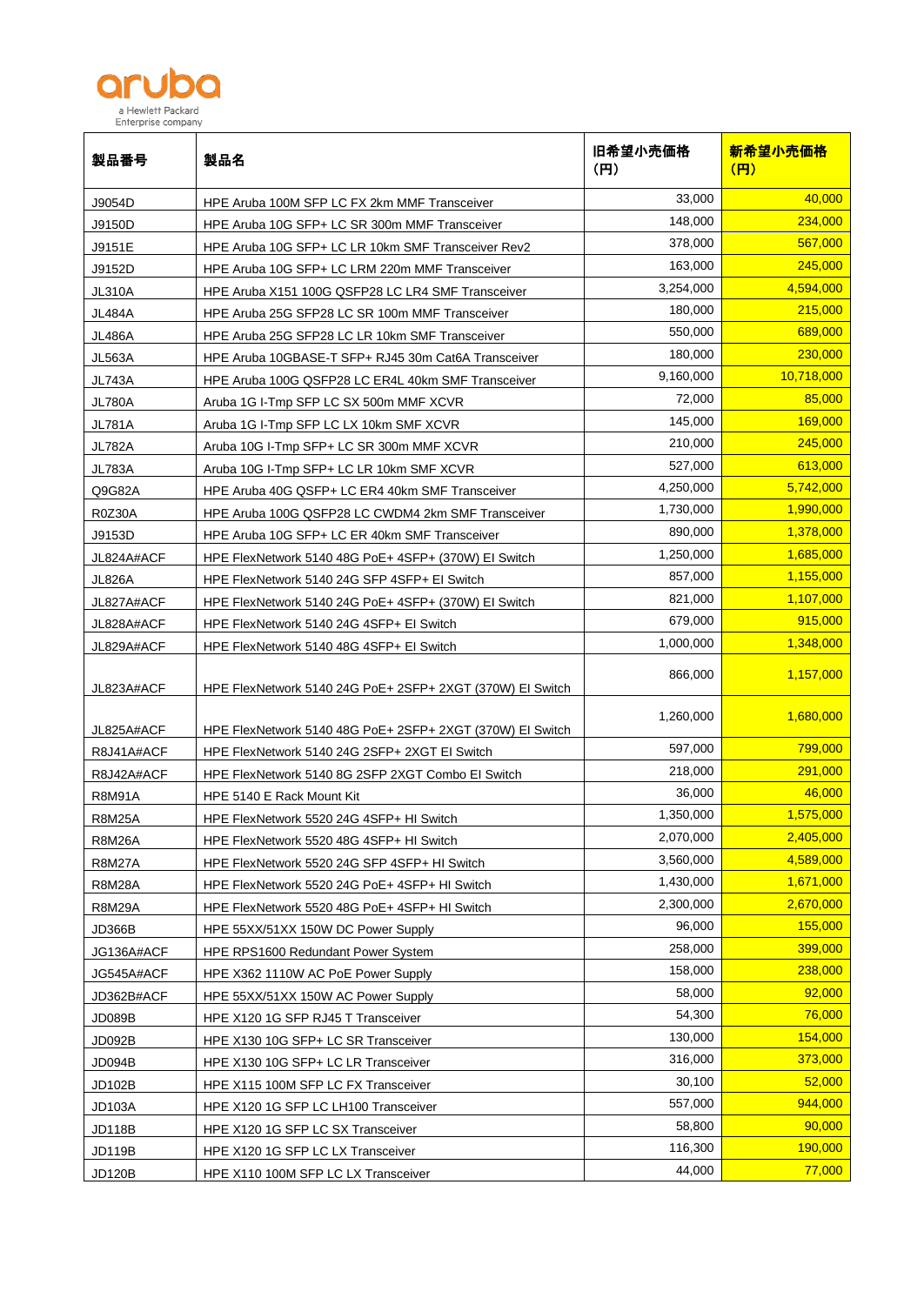

| 製品番号          | 製品名                                                                     | 旧希望小売価格<br>(H) | 新希望小売価格<br>(円) |
|---------------|-------------------------------------------------------------------------|----------------|----------------|
| JG234A        | HPE X130 10G SFP+ LC ER 40km Transceiver                                | 1,200,000      | 1,895,000      |
| <b>JL737A</b> | HPE X130 10G SFP+ LC BiDi 10-U Transceiver                              | 935,000        | 1,094,000      |
| JL738A        | HPE X130 10G SFP+ LC BiDi 10-D Transceiver                              | 935.000        | 1,094,000      |
| JL739A        | HPE X130 10G SFP+ LC BiDi 40-U Transceiver                              | 2,339,000      | 2,737,000      |
| JL740A        | HPE X130 10G SFP+ LC BiDi 40-D Transceiver                              | 2,339,000      | 2,737,000      |
| JL585A        | HPE 5710 48SFP+ 6QSFP+/2QSFP28 Switch                                   | 2,800,000      | 4,267,000      |
| <b>JL586A</b> | HPE 5710 48XGT 6QSFP+/2QSFP28 Switch                                    | 3,200,000      | 4,409,000      |
| JL587A        | HPE 5710 24SFP+ 6QSFP+/2QSFP28 Switch                                   | 1,600,000      | 3,145,000      |
| JL689A        | HPE 5710 24XGT 6QSFP+/2QSFP28 Switch                                    | 2,000,000      | 3,229,000      |
| JL589A#ACF    | HPE 5710 250W FB AC Power Supply Unit                                   | 104,000        | 117,000        |
| JL590A#ACF    | HPE 5710 250W BF AC Power Supply Unit                                   | 104,000        | 117,000        |
| JL592A#ACF    | HPE 5710 450W FB AC Power Supply Unit                                   | 180,000        | 199,000        |
| JL593A#ACF    | HPE 5710 450W BF AC Power Supply Unit                                   | 180,000        | 199,000        |
| <b>JH390A</b> | HPE 5940 48SFP+ 6QSFP28 Switch                                          | 4,200,000      | 5,895,000      |
| <b>JH391A</b> | HPE 5940 48XGT 6QSFP28 Switch                                           | 4,200,000      | 6,246,000      |
| <b>JL837A</b> | HPE FlexFabric 5944 Port to Power Airflow (Front to Back) Fan<br>Module | 28,000         | 34,000         |
| <b>JL838A</b> | HPE FlexFabric 5944 Power to Port Airflow (Back to Front) Fan<br>Module | 28,000         | 34,000         |
| <b>JQ074A</b> | HPE 5945 48SFP28 8QSFP28 Switch                                         | 4,032,000      | 6,709,000      |
| JQ075A        | HPE 5945 2slot Switch                                                   | 3,416,000      | 5,405,000      |
| JQ076A        | HPE 5945 4-slot Switch                                                  | 3,584,000      | 5,631,000      |
| JQ077A        | HPE 5945 32QSFP28 Switch                                                | 4,816,000      | 7,960,000      |
| JH405A        | HPE 5950 16port QSFP+ Module                                            | 960,000        | 1,126,000      |
| JH406A        | HPE 5950 8port QSFP28 Module                                            | 960,000        | 1,126,000      |
| JH957A        | HPE 5950 8-port QSFP28 MACsec Module                                    | 1,344,000      | 1,576,000      |
| JH450A        | HPE 5950 24port SFP28 and 2port QSFP28 Module                           | 960,000        | 1,126,000      |
| <b>JL836A</b> | HPE FlexFabric 5944 48XGT 6QSFP28 Switch                                | 4,136,000      | 4,843,000      |
| <b>JL864A</b> | HPE FlexFabric 5901AF 48G 4XG 2QSFP+ Switch                             | 1,600,000      | 1,700,000      |
| <b>JQ026A</b> | HPE 5980 48SFP+ 6QSFP28 Switch                                          | 5,989,000      | 7,011,000      |
| JC680A#ACF    | HPE 58x0AF 650W AC Power Supply                                         | 133,000        | 176,000        |
| <b>JH955A</b> | HPE X2A0 25G SFP28 3m AOC Cable                                         | 123,000        | 147,000        |
| <b>JH956A</b> | HPE X2A0 25G SFP28 5m AOC Cable                                         | 125,000        | 150,000        |
| <b>JL277A</b> | HPE X2A0 100G QSFP28 10m AOC Cable                                      | 415,000        | 463,000        |
| <b>JL287A</b> | HPE X2A0 40G QSFP+7m AOC Cable                                          | 280,000        | 316,000        |
| <b>JL288A</b> | HPE X2A0 40G QSFP+ 10m AOC Cable                                        | 280,000        | 316,000        |
| <b>JL291A</b> | HPE X2A0 10G SFP+ 10m AOC Cable                                         | 75,000         | 85,000         |
| <b>JL297A</b> | HPE X2A0 25G SFP28 7m AOC Cable                                         | 127,000        | 152,000        |
| <b>JL298A</b> | HPE X2A0 25G SFP28 10m AOC Cable                                        | 137,000        | 164,000        |
| <b>JL299A</b> | HPE X2A0 25G SFP28 20m AOC Cable                                        | 141,000        | 168,000        |
| <b>JL795A</b> | HPE X2A0 100G QSFP28 30m AOC Cable                                      | 450,000        | 506,000        |
| <b>JL796A</b> | HPE X2A0 100G QSFP28 5m AOC Cable                                       | 380,000        | 442,000        |
| <b>JL276A</b> | HPE X2A0 100G QSFP28 7m AOC Cable                                       | 415,000        | 463,000        |
| <b>JL278A</b> | HPE X2A0 100G QSFP28 20m AOC Cable                                      | 450,000        | 505,000        |
| <b>JL289A</b> | HPE X2A0 40G QSFP+ 20m AOC Cable                                        | 280,000        | 316,000        |